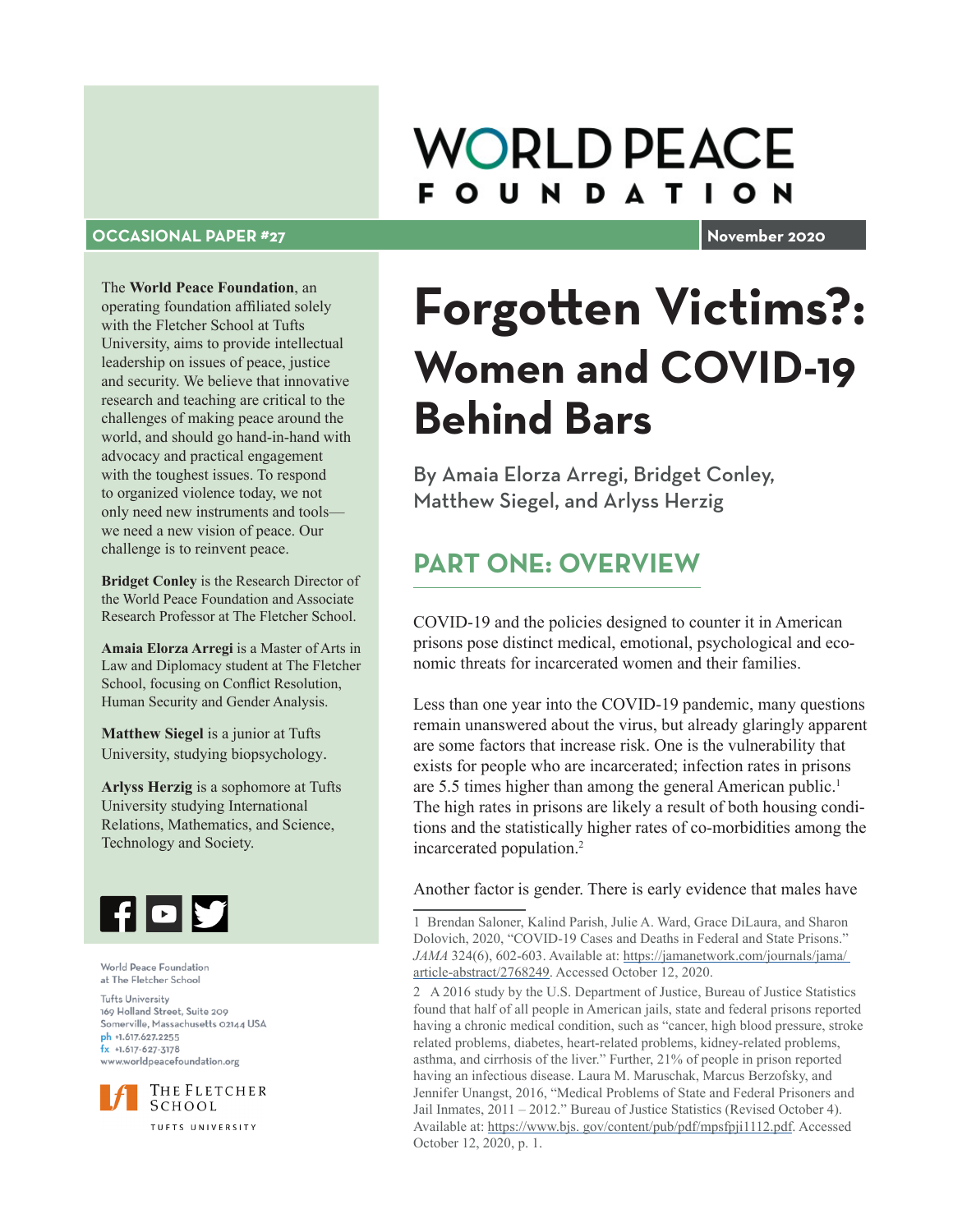an increased risk of dying, lower recovery rates and increased severity of symptoms.<sup>3</sup> Whether this outcome results from biological, behavioral or a mix of factors requires additional research.<sup>4</sup> Incarcerated women, thus, by gender, are likely to be at lower risk of severe disease outcomes than incarcerated men. But given conditions in prison and high rates of co-morbidities, they remain at significant risk. Further, as has been studied in the general population, the gendered impacts of COVID-19 are not limited to clinical prognosis.<sup>5</sup> For incarcerated women, impacts of lockdowns designed to counter the spread of the virus within prisons present distinct challenges that compound pre-existing issues faced by women behind bars: psychological, emotional, and economic stresses.

This paper is based on analysis of 138 women's state and federal prisons across the United States. Because we focus on what has occurred within these women's institutions, this paper does not address the distinct circumstances facing trans women, who are overwhelmingly placed in prisons based on their assigned sex at birth, which exposes them to significantly higher rates of victimization inside prison.<sup>6</sup> We found 132 prisons provided publicly available information about the numbers of women incarcerated, testing for COVID-19 and/or positive test rate. Of the prisons that provided at least partial information, outbreaks (characterized as 10% positive test rate) could be documented at 25 facilities, or 19% of all women's prisons reporting COVID-related data. The significance of these figures lies both in the morbidity risks and also in the restrictive measures introduced in response to

outbreaks. Further, the numbers are undoubtedly an undercount given inconsistencies in reporting.

In Part Two, we present some basic information about the female population in prisons in the United States, drawing out connections between long-standing issues facing women in prison, risks related to COVID-19, and gendered implications of the policies designed to counter the virus. Part Three details what is known about COVID-19 in women's prisons across the country. Part Four presents profiles of the country's hardest hit facilities. Part Five concludes.

## **PART TWO: WOMEN, PRISON AND COVID-19**

In February 2020, the U.S. Commission on Civil Rights submitted its report, "Women in Prison: Seeking Justice Behind Bars," to the U.S. President.<sup>7</sup> It offered a comprehensive picture of the unmet needs of incarcerated women. As one Commissioner wrote: "From healthcare to prevention of sexual assault to having their parental rights terminated, the prison industry is failing these women and the public."8 One month later, the cumulative impact of these failures contributed to and exacerbated the impacts of the COVID-19 pandemic behind bars.

Who are these women? They share many statistical traits, some of which we address below, but they are also individuals whose identities cannot be reduced to the mere commonality of years spent in prison. Their

<sup>3</sup> Jian-Min Jin, Peng Bai, Wei He, Fei Wu, Xiao-Fang Liu, De-Min Han, Shi Liu, and Jin-Kiu Yang, 2020, "Gender Differences in Patients With COVID-19: Focus on Severity and Mortality" *Public Health* (29 April). Available at: https://doi.org/10.3389/fpubh.2020.00152; Augusta Ortolan, Mariagrazia Lorenzin, Mara Felicetti, Andrea Doria, Roberta Ramonda, 2020, "Does Gender Influence Clinical Expression and Disease Outcomes in COVID-19? A Systematic Review and Meta-analysis." *International Journal of Infectious Diseases* 99, 496-504. Available at: https://doi.org/10.1016/j.ijid.2020.07.076. Accessed October 12, 2020.

<sup>4</sup> Primavera A. Spagnolo, JoAnn E. Manson, Hadine Joffe, 2020, "Sex and Gender Differences in Health: What the COVID-19 Pandemic Can Teach Us." *Annals of Internal Medicine* (1 September). Available at: https://www.acpjournals.org/doi/full/10.7326/M20-1941. Accessed October 12, 2020.

<sup>5</sup> Clare Wenham, Julia Smith, Rosemary Morgan, 2020, "COVID-19: the Gendered Impacts of the Outbreak." *The Lancet* 395:10227, 846-848; Titon Alon, Matthias Doepke, Jane Olmstead-Rumsey, and Michele Tertilt, 2020, "The Impact of COVID-19 on Gender Equality." The National Bureau of Economic Research, Working Paper 26947 (April). Available at: https://www.nber.org/papers/w26947. Accessed October 12, 2020.

<sup>6</sup> United States Commission on Civil Rights (Commission), 2020,"Women In Prison: Seeking Justice Behind Bars." (February 26). Available at: https://www.usccr.gov/pubs/2020/02-26-Women-in-Prison.pdf; p. 32. Accessed October 15, 2020.

<sup>7</sup> Commission 2020.

<sup>8</sup> Statement of Commissioner David Kladney in Commission 2020, p. 236. His statement is presented at the end of the report, along with those of two other commissioners. Together, the statements provide insight into debates among Commissioners that is not otherwise reflected in the report.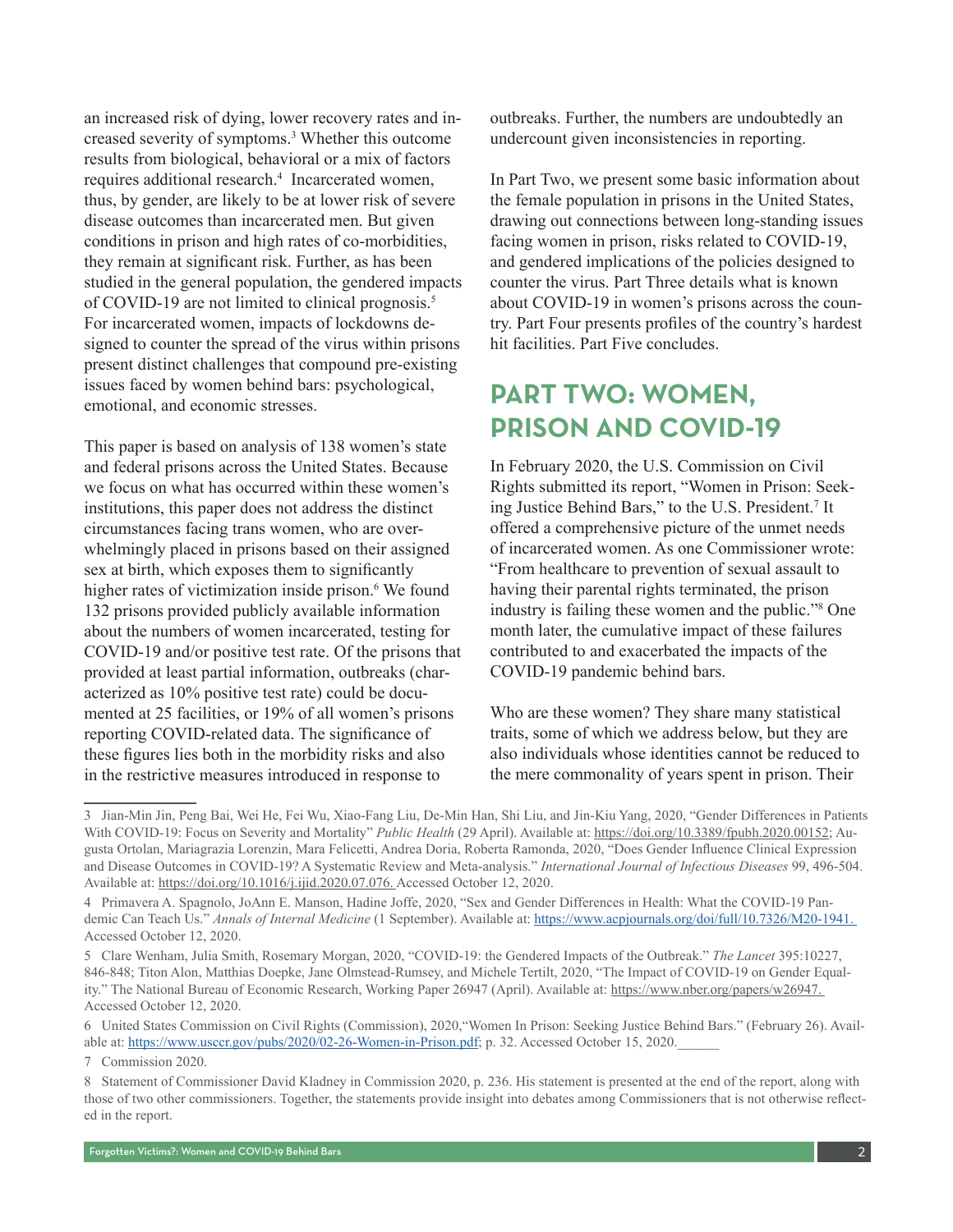lives are intertwined with others; they are mothers, daughters, sisters, wives, and friends who have been convicted of a crime. Most will eventually leave prison and return to their communities outside—they are neighbors, colleagues and fellow citizens. In statistical terms, according to Bureau of Justice Statistics, in 2018 (the most recent year available), there were 110,845 women incarcerated in state (98,319) and federal  $(12,526)$  prisons throughout the U.S.<sup>9</sup> They are vastly outnumbered by men in prisons: of whom there are 1,354,313 (167,372 in federal prisons, and 1,186,941 in state prisons). Over the past decade, though, men's incarceration rate has been declining at a faster rate  $(-15%)$  than that of women  $(-9%)$ .<sup>10</sup> While most states reported figures that contributed to the overall decline, six states reported significant increases in the population of incarcerated women: Hawaii (+11%), Idaho (+9.8%), Colorado (+6.6%), Maine  $(+6.6\%)$ , and South Dakota  $(+6.4\%)$ .<sup>11</sup> The states with the highest number of incarcerated women are: Texas (14,435), Florida (6,726), California (5,778), Ohio  $(4,278)$ , and Arizona  $(4,185)$ .<sup>12</sup>

Only the bare bones of race and ethnicity are captured by Bureau of Justice statistics: incarcerated American women are 48,900 (white), 18,900 (Black), 19,400 (Hispanic) and 17,000 (other).13 The incarceration rate for Black females (88 per 100,000) is 1.8 times higher than that of white females (49 per 100,000); a difference that is particularly strong for younger women

(aged 18 to 19).14 Regardless of race or ethnicity, women in prison are overwhelmingly poor and from disadvantaged communities.<sup>15</sup>

More than men, women tend to be incarcerated for nonviolent drug and theft-related charges.16 Those women who are convicted of violent crimes are much more likely than men to have perpetrated aggression against a family member or intimate partner, often following years of suffering domestic violence.<sup>17</sup>

Long-standing issues in women's prisons contributed to an increased risk of infection as COVID-19 began spreading. Below, we highlight a few of the most critical issues.

**Overcrowding:** Prisons with populations above their design capacity is a problem for incarcerated women in California, Louisiana, Florida, Massachusetts and Michigan (examples discussed below, Section Four). Where it occurs, overcrowding serves to amplify other issues, including sexual abuse, inadequate medical and mental health care, and insufficient access to educational and other programming.18 During the COVID-19 pandemic, overcrowding also increases risk of infection. The World Health Organization has clearly stated that overcrowding in places of detention undermines health, safety, hygiene and human dignity, and that a health response to COVID-19 in closed settings alone is insufficient.<sup>19</sup> It also added that overcrowding "con-

16 National Resource Center on Justice Involved Women, 2016, "Factsheet on

<sup>9</sup> E. Ann Carson, 2020, "Prisoners in 2018." U.S. Department of Justice, Bureau of Justice Statistics (April). Available at: https://www. bjs.gov/content/pub/pdf/p18.pdf. Accessed October 11, 2020, p. 3. Note: some women's prisons serve both as post-sentencing and pre-trial detention centers in locations where jail facilities for females either do not exist or cannot hold all detained women.

<sup>10</sup> Carson 2020, p. 1.

<sup>11</sup> Carson 2020, pp. 4 – 5.

<sup>12</sup> Carson 2020.

<sup>13</sup> Carson 2020, p. 15.

<sup>14</sup> Carson 2020*,* pp. 16 -17.

<sup>15</sup> Jodi Lane, 2020, "An Overview: What We Know About Incarcerated Women and Girls" in *Women and Prison*, ed. Jada Hector (Cham, Switzerland: Springer International Publishing AG), 1 – 13, p. 3.

Justice Involved Women in 2016." Available at: http://cjinvolvedwomen.org/wp-content/uploads/2016/06/Fact-Sheet.pdf. Accessed October 12, 2020.

<sup>17</sup> Marilyn Van Dieten, Natalie J. Jones, and Monica Rondon, 2014, "Working with Women Who Perpetrate Violence: A Practical Guide." National Resource Center on Justice Involved Women. (April). Available at: https://cjinvolvedwomen.org/wp-content/uploads/2015/09/ Working-With-Women-Who-Perpetrate-Violence-A-Practice-Guide6-23.pdf. Accessed October 23, 2020.

<sup>18</sup> Commission 2020, p. 91, ft. 537.

<sup>19</sup> World Health Organization (WHO), 2020, "UNODC, WHO, UNAIDS and OHCHR joint statement on COVID-19 in prisons and other closed settings." (May 13). Available at: https://www.who.int/news/item/13-05-2020-unodc-who-unaids-and-ohchr-joint-statement-oncovid-19-in-prisons-and-other-closed-settings. Accessed October 15, 2020.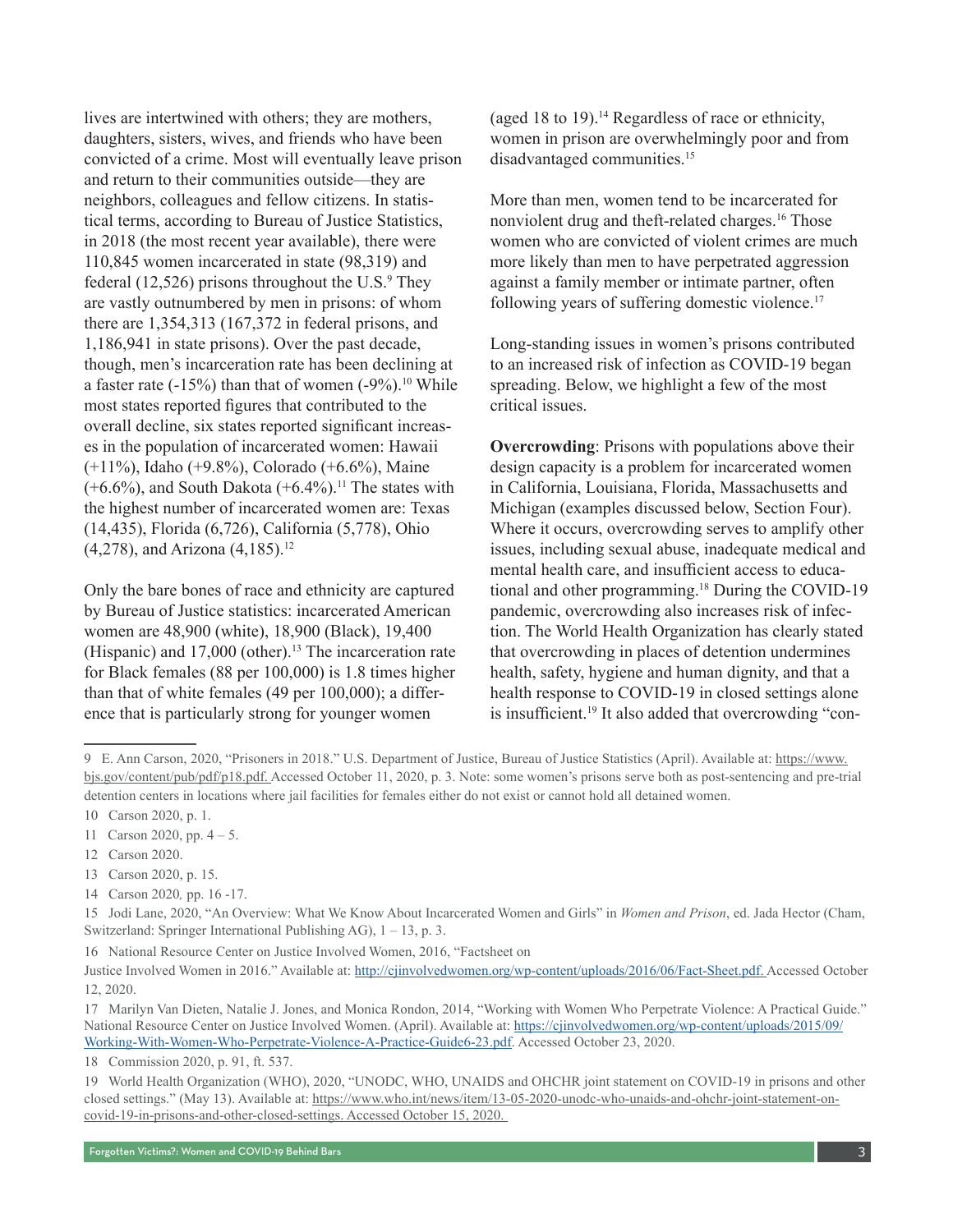stitutes an insurmountable obstacle for preventing, preparing for or responding to COVID-19."20

**Physical health:** The quality of health care provided to women in prisons varies significantly, $2<sup>1</sup>$  yet the majority of women in prison need on-going medical attention. More than half of all incarcerated women  $(63%)$  report having a chronic health condition.<sup>22</sup> These women suffer from high levels of obesity, hypertension, sexually transmitted diseases, and cervical and breast cancer, and have distinct reproductive health needs. The needs are often unmet, according to the National Commission on Correctional Health Care.<sup>23</sup> Because of these pre-conditions, and despite the fact that the majority of incarcerated women are under 45 (which, in theory, should improve their medical outlook if they contract COVID-19), incarcerated women remain at heightened risk, given the extent to which co-morbidities are a factor in disease progno $sis.$ <sup>24</sup>

**Pregnancy:** There is a shocking scarcity of data regarding the frequency of pregnancy and its outcomes behind bars.<sup>25</sup> One group of researchers reported that during their study period of 2016 -2017, 4% of women admitted to 22 different state and federal prisons throughout the US were pregnant – a total of 1,396 pregnant incarcerated women resulting in 753 births inside prison.<sup>26</sup> Being pregnant and delivering a baby while incarcerated comes with a multitude of challenges, including insufficient prenatal and nutritional care, as well as "medically unsafe practices of placing pregnant women in solitary confinement and shackling women in labor, [failures in] ensuring proper pregnancy and postpartum care, and determining who will care for the infants born to mothers in custody."27 In addition to these human rights abuses, during the pandemic, pregnant women in prisons face increased risks related to the virus. Based on what is known so far, pregnant women seem to suffer more severe virus symptoms compared to non-pregnant women, and other adverse outcomes such as preterm birth.28 Incarcerated pregnant women cannot avail themselves of many of the steps recommended to prevent exposure.

**Infants:** Most women who give birth in prison abruptly have their babies taken away from them, hurting both mother and child. Only a few prisons have nurseries that allow women to care for their infants for an extended period. As of 2019, prisons in Illinois, Indiana, Nebraska, New York, Ohio, South Dakota, Washington, and West Virginia host nursery programs.<sup>29</sup> That means that these prisons include a unique group of people not found in men's facilities: babies. Policies regarding how long women can keep their newborns inside prison vary from facility to facility. The benefits of allowing infants to spend significant time with their mothers are significant, but COVID-19 presents new impetus for prison authorities to help women protect the health of their children: research indicates that neonates with underlying conditions and preterm infants might be at a higher risk of severe illness from COVID-19.30 In general, babies under two years old are also at an increased risk likely due to their imma-

25 Commission 2020, p. 101.

26 Carolyn Sufrin, Lauren Beal, Jennifer Clarke, Rachel Jones, William D. Mosher, 2019, "Pregnancy Outcomes in US Prisons, 2016– 2017." *American Journal of Public Health* 109: 5, 799-805.

27 Sufrin *et al* 2019, p. 803.

28 CDC 2020, "People With Certain".

30 CDC, 2020, "Evaluation and Management Considerations for Neonates At Risk for COVID-19." (October 23). Available at: https:// www.cdc.gov/coronavirus/2019-ncov/hcp/caring-for-newborns.html. Accessed October 24, 2020.

<sup>20</sup> WHO 2020.

<sup>21</sup> Commission 2020, p. 89.

<sup>22</sup> The PEW Charitable Trusts, 2017, "Prison Health Care: Costs and Quality." (October). Available at: https://www.pewtrusts.org/-/media/assets/2017/10/sfh\_prison\_health\_care\_costs\_and\_quality\_final.pdf. Accessed October 12, 2020, p. 24.

<sup>23</sup> National Commission on Correctional Healthcare, "Women's Health Care in Correctin9al Settings." Available at: [https://www.ncchc.](https://www.ncchc.org/womens-health-care) [org/womens-health-care](https://www.ncchc.org/womens-health-care). Accessed October 15, 2020. See also Commission 2020, pp. 94 – 95.

<sup>24</sup> The Centers for Disease Control and Prevention (CDC), 2020, "People with Certain Medical Conditions." (Revised November 2). Available at: https://www.cdc.gov/coronavirus/2019-ncov/need-extra-precautions/people-with-medical-conditions.html. Accessed November 3, 2020.

<sup>29</sup> Kimberly D. Dodson, LeAnn N. Cabage, and Shaina M. McMillan, 2019, "Mothering Behind Bars: Evaluating the Effectiveness of Prison Nursery Programs on Recidivism Reduction." *The Prison Journal* 99:5, 572 – 592, p.573.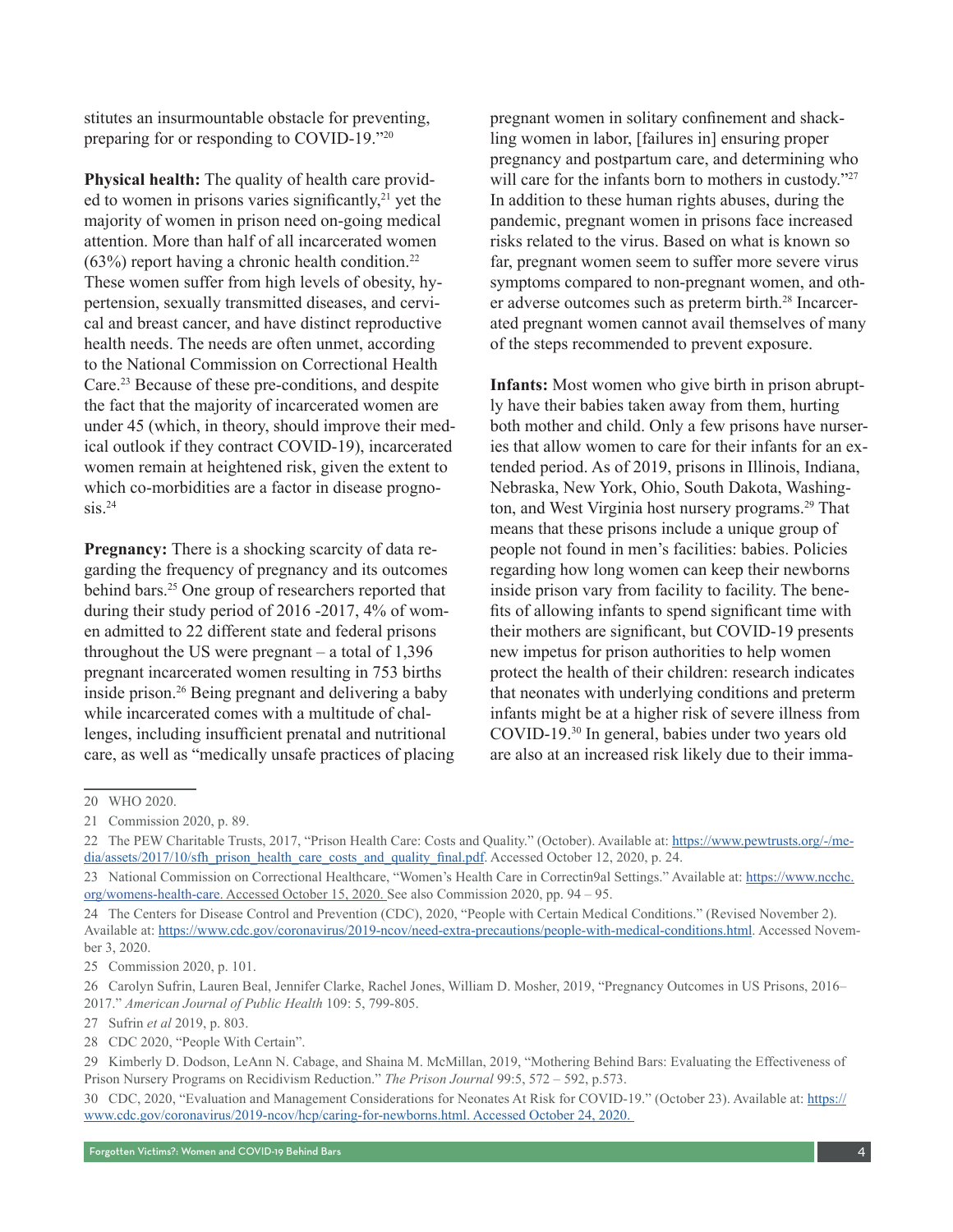ture immune system.<sup>31</sup>

The above is an indicative, far from comprehensive, list of medical issues for women in prison, with emphasis on those that are directly implicated in what is known about heightened risks for COVID-19. Below we discuss gendered harms imposed by the policies undertaken by prison authorities across the country as measures to counter the virus.

Women's prisons followed the same limited playbook for responding to the virus and suffered from many of the same insufficiencies as did men's prisons. Widespread reports indicated inadequate supplies of cleaning materials and personal protective equipment (PPE), and, especially early on, prohibitions against allowing incarcerated people to use masks.<sup>32</sup> Despite the abundance of evidence showing prisons as amplifiers of transmission, very few prison authorities took effective measures--such as reducing the prison population—to protect those behind bars. Once the first COVID-19 cases were detected inside prisons, testing lagged behind. In most facilities only people with clear symptoms were tested, at best.<sup>33</sup> Even so, in the first few months, testing supplies were extremely limited and many people with symptoms short of severe, hospitalizable symptoms were not tested at all. In many prisons around the country, these testing limitations remain today.

The 'lockdown' has been become synonymous with broader social response to countering the pandemic. Its history is tied to mass incarceration: the term emerged from California's prison practices in the 1970s, which developed gradated models of 'incapacitation' (in many ways replacing 'rehabilitation') to manage the increasing prison populations.<sup>34</sup> For many incarcerated people, a pandemic 'lockdown' has meant indefinite curtailment of visits with family, friends, and lawyers; and no educational, religious, substance abuse, or mental health programming. It also frequently meant that people were contained within small areas with little communication with others in different sections of the facility and limited ability to exercise or go outside. Repeatedly, incarcerated people reported serious declines in the quality of food and access to libraries, for instance, and other resources that might help ease the conditions of isolation inside prisons. In some prison systems (i.e., CA, MA, and IL), authorities have attempted some mitigation, like offering limited free audio and/or video calls, but these measures fall far short of needs.

Most prisons implemented lockdowns for several months; in some places, it has not ended as this report is being published. A lockdown does not mean solitary isolation for everyone. However, some prisons have used solitary confinement to isolate people with symptoms or who have tested positive. Since the beginning of the pandemic, the number of incarcerated people in solitary or lockdown increased from 60,000 to 300,000.<sup>35</sup> While being put in isolation at home or in the hospital has become commonplace since the pandemic began, in prison, people are often moved into solitary without any belongings, medical care is often worse in this form of detention, and the isolation can be near-absolute. It is important to highlight that in the carceral setting the use of solitary confinement exceeding 15 days is regarded as a form of torture by the UN 36

In many places, women are housed in double-occupan-

<sup>31</sup> Mayo Clinic Staff, 2020, "COVID-19 (coronavirus) in Babies and Children." (October 28). Available at: https://www.mayoclinic.org/ diseases-conditions/coronavirus/in-depth/coronavirus-in-babies-and-children/art-20484405. Accessed November 3, 2020.

<sup>32</sup> Emily Widra and Tiana Herring, 2020, "Half of States Fail to Require Mask Use by Correctional Staff." Prison Policy Initiative (August 14). Available at: https://www.prisonpolicy.org/blog/2020/08/14/masks-in-prisons/. Accessed October 15, 2020.

<sup>33</sup> Shannon Firth, 2020, "COVID-19 Testing Lags in Prisons and Jails." *MedPage Toda*y (May 8). Available at: https://www.medpagetoday.com/infectiousdisease/covid19/86391. Accessed October 15, 2020.

<sup>34</sup> Jonathon Simon, 2012, "Total Incapacitation: The Penal Imaginary and the Rise of an Extreme Penal Rationale in California in the 1970s," in *Incapacitation: Trends and New Perspectives* eds. Marijke Malsch and Marius Duker (London: Routledge, 2012).

<sup>35</sup> Justine Van der Leun, 2020, "Confinement and Contagion," *The New York Review of Books.* (October 8). Available at: https://www. nybooks.com/articles/2020/10/08/confinement-and-contagion/?utm\_medium=email&utm\_campaign=NYR%20Simulating%20democracy%20Covid-19%20in%20womens%20prisons%20California%20on%20fire&utm\_content=NYR%20Simulating%20democracy%20 Covid-19%20in%20womens%20prisons%20California%20on%20fire+CID\_a88bb51884756e0d1ba4ae623c4fda3d&utm\_source=Newsletter&utm\_term=Confinement%20and%20Contagion. Accessed October 13, 2020.

<sup>36</sup> Officer of the High Commissioner of Human Rights, 2020, "United States: Prolonged Solitary Confinement Amounts to Psychological Torture Says UN Expert" (February 28). Available at https://www.ohchr.org/en/NewsEvents/Pages/DisplayNews.aspx?News-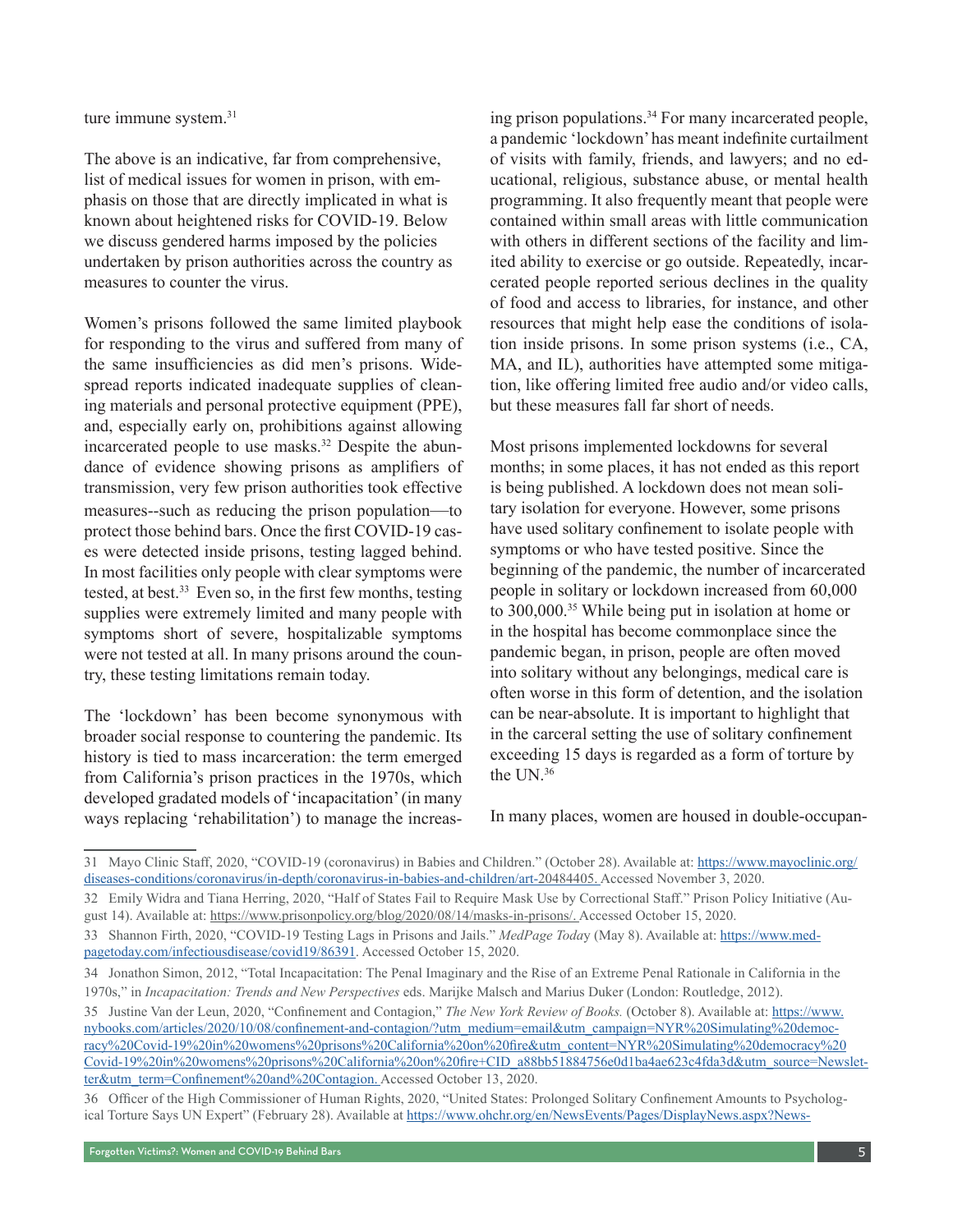cy cells or in dormitory-style houses with groups of women. Nonetheless, during a lockdown, an individual's ability to interact with others is extremely curtailed, and people are potentially cut off completely from friends and family who constitute their coping network.37 While lockdowns were perhaps a reasonable measure to take to try to counter the spread of the virus, the increased isolation experienced by women – and their families on the outside – can have unintended harmful impacts that compound pre-existing issues:

**Mental health issues experienced by incarcerat-**

**ed women:** The population of women in prison are overwhelmingly survivors of trauma. They are more likely "to suffer chronic or severe mental health issues, are more likely to be survivors of trauma and/or sexual violence, and have higher rates of substance abuse than their male counterparts."38 In fact, some studies have found as many as 80% of incarcerated women have serious mental health challenges.<sup>39</sup> As of yet, there is insufficient information available about how these issues are worsened by the extended isolation as a result of COVID-19 lockdowns.

**Maintaining Family Ties:** Most (76%) incarcerated women are of childbearing age  $(18-44 \text{ years old})^{40}$ and a majority (61%) report having children who are minors.41 Mothers in prison also tend to be the sole caregiver for these children before going to prison, and thus rely on extended family for support, or else their children risk entering the foster care system.<sup>42</sup> Visitation has shown to have benefits for both mothers and their children. As one scholar notes, "while phone and mail contact significantly predict post-release attachment between parents and children, face-to-face visits have the greatest positive impact on parent-child relationships post-release."<sup>43</sup> These visits cannot occur during lockdowns.

**Educational and employment programming:** Another area of deficit is educational and vocational opportunities — few enough in men's prisons — are even more scarce in women's prisons. Given the high numbers of incarcerated women who were unemployed before they were sent to prison, the lack of programming threatens to deepen a cycle of poverty once women are released.<sup>44</sup> The curtailment of these resources during COVID-19 lockdowns introduces even more hurdles for women behind bars.

**Economic challenges**: There is strong statistical overlap between the populations that are overrepresented among incarcerated people, communities that have been hit hard by COVID-19, and rising unemployment. Particularly vulnerable are Black women, who fall into all three categories — they are disproportionately imprisoned, have higher unemployment rates than do Black men, and white men and women — and those who are working, often work in frontline jobs that increase their exposure to COVID-19.<sup>45</sup> The sum economic and health burdens on these communities on the outside are felt by women on the inside, who are not in position to help relieve their families' stresses and whose own children may be in the care of families

43 Zettler 2020; p. 57.

ID=25633&LangID=E. Accessed October 13, 2020.

<sup>37</sup> Shange Jiang and L. Thomas Winfree Jr., 2006, "Social Support, Gender and Inmate Adjustment to Prison Life." *The Prison Journal*   $86:1, 32 - 55.$ 

<sup>38</sup> Commission 2020, p. 3.

<sup>39</sup> Dana DeHart, Shannon Lynch, Joanne Belknap, Priscilla Dass-Brailsford, and Bonnie Green, 2014, "Women's Pathways to Jail: Examining Mental Health, Trauma, and Substance Abuse." *Psychology of Women Quarterly* 38:1, 138 - 151. See also Jodi Lane, 2020, pp. 4 – 5. 40 A. Carson and W. Sabol, 2012, "Prisoners in 2011." U.S. Department of Justice, Bureau of Justice Statistics. Available at: https://www. bjs.gov/content/pub/pdf/p11.pdf. Accessed October 23, 2020.

<sup>41</sup> L. M., Maruschak, L. E., Glaze and C. J. Mumola, 2010, "Incarcerated Parents and Their Children," in J. M. Eddy and J. Poehlmann (eds.), *Children of Incarcerated Parents: A Handbook for Researchers and Practitioners* (Washington, DC: Urban Institute Press), (pp. 33– 51).

<sup>42</sup> Haley R. Zettler, 2020, "The Female Prison Experience" in *Women and Prison*, ed. Jada Hector (Cham, Switzerland: Springer International Publishing AG),  $53 - 64$ , p. 57.

<sup>44</sup> Commission 2020, p. 22.

<sup>45</sup> Elise Gould and Valerie Wilson, 2020, "Black Workers Face Two of the Most Lethal Conditions for Coronavirus—Racism and Economic Inequality," *Economic Policy Institute (*June 1). Available at: https://www.epi.org/publication/black-workers-covid/. Accessed October 20, 2020.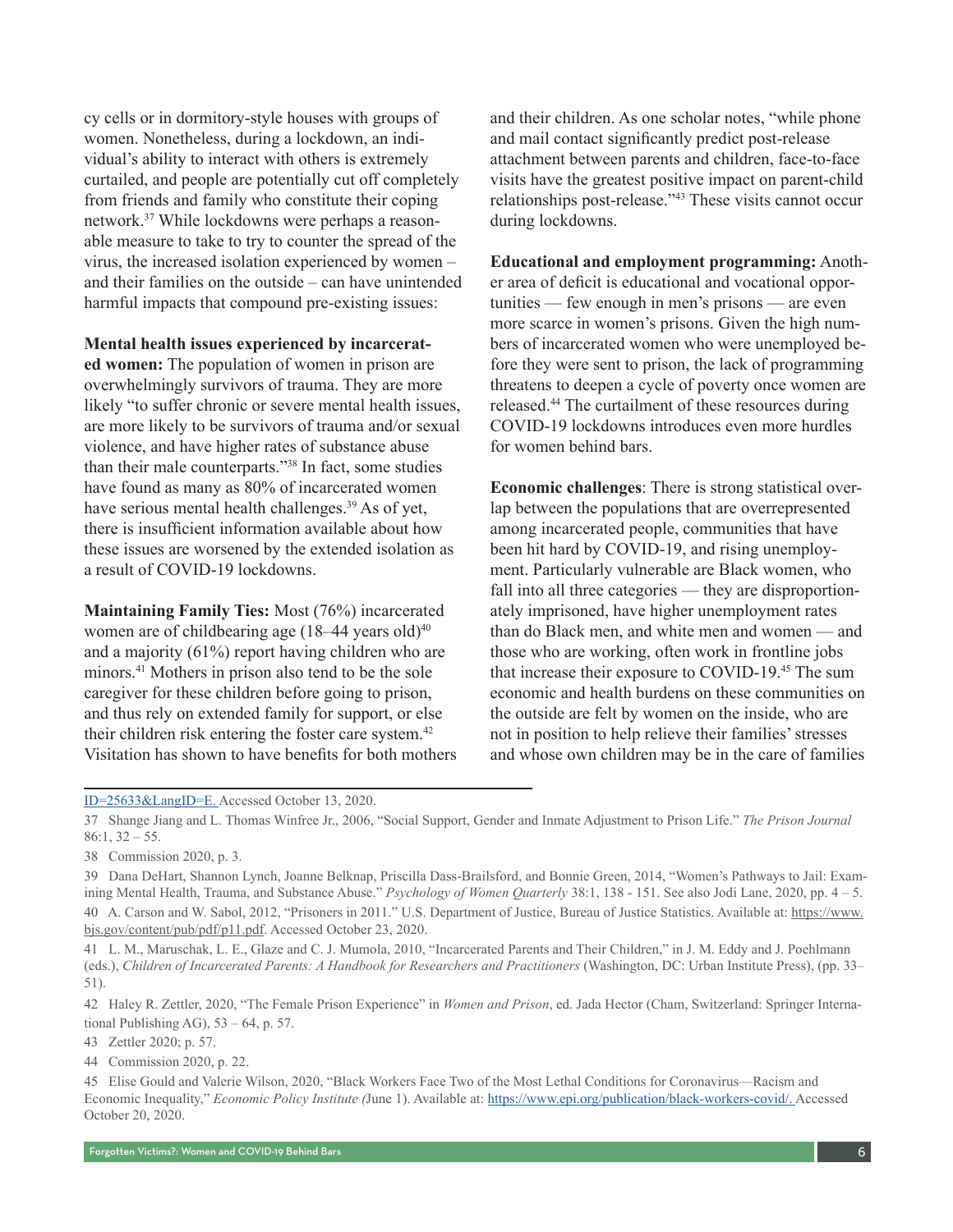with increasing economic stresses. Further, the economic crisis may contribute to increased incarceration rates, especially for Black women; as one study found that "[B]lack female imprisonment rates increase when the concentration of African Americans in metropolitan areas and poverty rates grow."<sup>46</sup>

**Harm while imprisoned:** Many women enter prisons following a lifetime of being victimized, and the cycle of violence often continues within prison. Incarcerated women are more likely than men to be sexually harassed or abused while in prison. A 2010 study published by the Bureau of Justice Statistics found that nearly 82 percent of incarcerated women who became victims of sexual harassment while in prison said they were pressured by staff to engage in sexual activity, compared to 55 percent of male victims in prison.47 Women also complained that efforts to report grievances were frequently followed with retaliation by staff.48 While this paper focuses on women's prisons, we note that all of these harms are even more pronounced for transgender women, especially when they are incarcerated in men's prisons.<sup>49</sup> Additionally, trans women are frequently placed in solitary confinement, what is described as 'protective custody,' because of their identity and not for punitive purpose.<sup>50</sup> Regardless of the rationale, extended time in solitary is torture. It is not known yet if the long duration of lockdowns has increased any of these harms, but lockdowns certainly make reporting more difficult.

These physical, emotional, psychological and economic harms were compounded by the onset of the pandemic, as women's prisons across the country became hotbeds of COVID-19.

## **PART THREE: OUTBREAKS IN WOMEN'S PRISONS**

The first cases of COVID-19 behind bars were documented in both Massachusetts and Georgia on 20 March 2020. By then, two months after the first reported case in the U.S., most states in the country were beginning to issue stay-at-home orders and social distancing recommendations.<sup>51</sup> Despite ongoing warnings that prisons had been made particularly vulnerable to outbreaks, carceral systems generally failed to prevent and contain the virus. The difficulty of implementing social distancing inside correctional facilities coupled with severe shortages in essential protective equipment turned numerous prisons across the country into COVID-19 hotspots. The first incarcerated person to die of COVID-19 was Anthony Cheek, who passed away in Georgia on 26 March.<sup>52</sup> Six months later, at least 1,108 people have died behind bars.<sup>53</sup>

We do not know of any other research that specifically aims to present a nationwide scan of what has happened in women's prisons. We assembled a list of all prisons that house women across the country (at the state and federal level, we did not include jails). We then gathered information about: 1) the population of women incarcerated at each prison; 2) the number of women tested for COVID-19 at each prison; and 3) the number of women who tested positive at each prison.

<sup>46</sup> Karen Heimer, Kecia R. Johnson, Joseph B. Lang, Andres F. Rengifo, and Don Stemen, 2012, "Race and Women's Imprisonment: Poverty, African American Presence, and Social Welfare." *Journal of Quantitative Criminology* 28: 2, 221. Available at: https://link.springer. com/article/10.1007/s10940-011-9144-8. Accessed October 20, 2020.

<sup>47</sup> Beck, Allen J., Paige M. Harrison, Marcus Berzofsky, Rachel Caspar and Christopher Krebs. 2010. "Sexual Victimization in Prisos and Jails Reported by Inmates 2008 – 2009." Bureau of Justice Statistics. August; p. 23. Available at: https://www.bjs.gov/content/pub/pdf/svpjri0809.pdf. Accessed October 15, 2020.

<sup>48</sup> Just Detention International, 2018, "The Very Basics About Sexual Abuse in Detention." (October). Available at: https://justdetention. org/wp-content/uploads/2019/05/Fact-sheet-The-Very-Basics-about-Sexual-Abuse-in-Detention.pdf. Accessed October 13, 2020.

<sup>49</sup> Just Detention International, 2018, "Sexual Abuse in Detention: the Most Vulnerable Inmates." (October). Available at: https://justdetention.org/wp-content/uploads/2019/07/Fact-sheet-Sexual-Abuse-in-Detention-The-Most-Vulnerable-Inmates.pdf. Accessed October 13, 2020.

<sup>50</sup> Commission 2020, pp. 31 – 37.

<sup>51</sup> Katie Park, Tom Meagher, and Weihua Li, 2020, "Tracking the Spread of Coronavirus in Prisons." (April 24) The Marshall Project. Available at: https://www.themarshallproject.org/2020/04/24/tracking-the-spread-of-coronavirus-in-prisons. Accessed October 15, 2020.

<sup>52</sup> Katie Park, Tom Meagher, and Weihua Li 2020.

<sup>53</sup> The Marshall Project, 2020, "A State by State Look at Coronavirus in Prisons." at: https://www.themarshallproject.org/2020/05/01/astate-by-state-look-at-coronavirus-in-prisons#prisoner-deaths. Accessed September 26, 2020.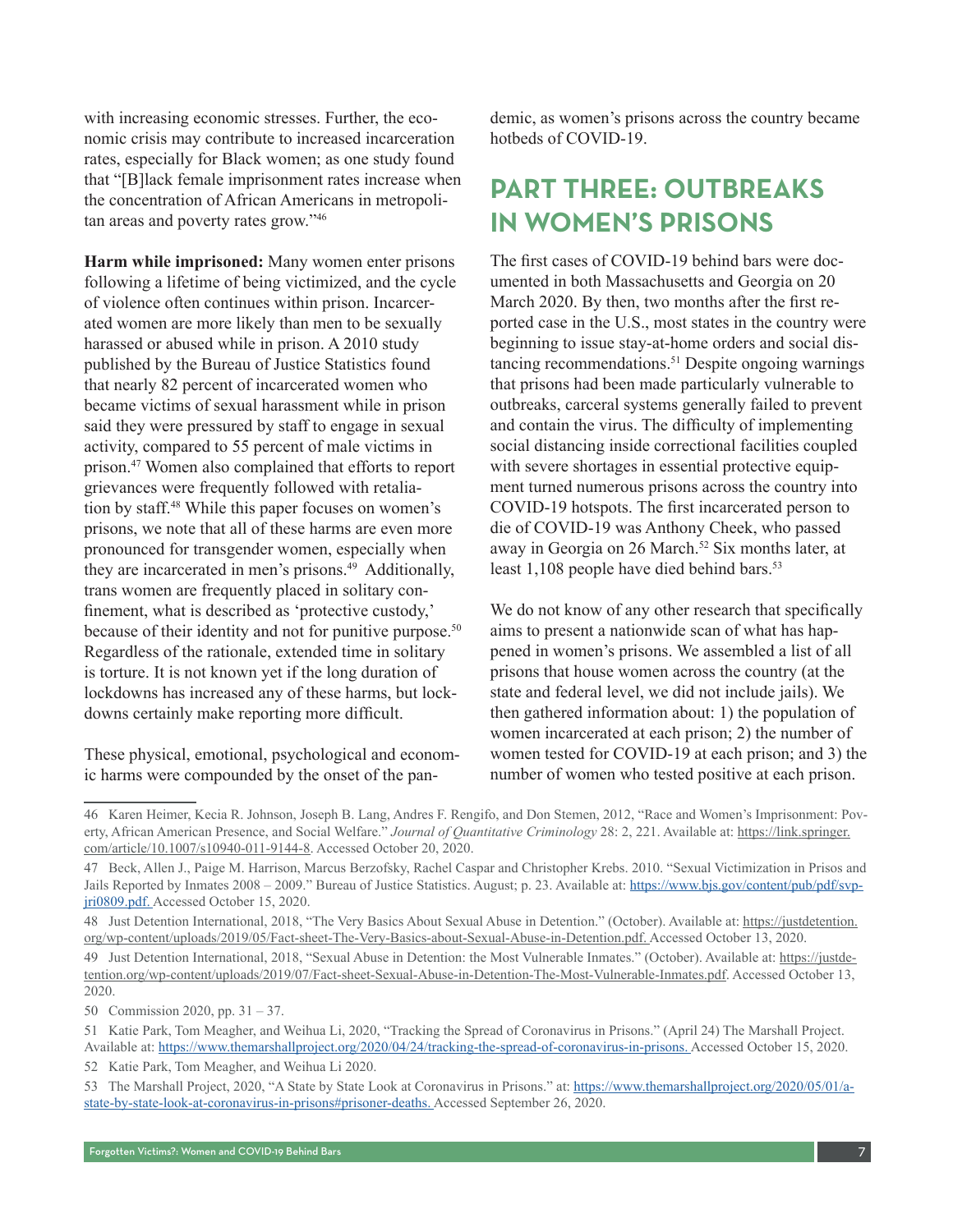[Our interactive map of outbreaks in women's prisons](https://www.arcgis.com/home/webmap/viewer.html?webmap=19191b92ed3248eea78d43162d2367dc&extent=-141.7224,16.9568,-55.5896,54.1012)  [across the country](https://www.arcgis.com/home/webmap/viewer.html?webmap=19191b92ed3248eea78d43162d2367dc&extent=-141.7224,16.9568,-55.5896,54.1012) allows you to explore the data in more detail.

One limitation of the data is that few prisons present information about testing and positive cases over time. Thus, it was not possible for us to consistently determine when outbreaks peaked. For the nine prisons profiled in Part Four, however, we do provide a chronological overview. The below data — all of which is drawn from the state or federal authority overseeing each prison — provides a snapshot of total positive tests by the end of September 2020. In so doing, this research helps us understand the extent of outbreaks incarcerated women suffered. We further note that outbreaks continue in many prisons, and until the pandemic ends,COVID-19 poses a constant and serious threat to incarcerated people.

Please note, in the below Tables  $1.1 - 1.3$ , an important detail related to women's prisons in Louisiana. The Louisiana Correctional Institute for Women (LCIW) was flooded in 2016 and women were sent to two separate prisons, Elayn Hunt Correctional Center (EHCC) and Jetson Center for Youth (JCY). However, early on in the COVID pandemic, the Louisiana Department of Public Safety and Corrections reported on COVID data for the women at both sites combined, under LCIW. After May 7, 2020, it began reporting data from the two separate sites: EHCC and JCY.

Based on analysis of the available data, we grouped women's prisons into three categories of risk. First, was simply a count of the number of women at a prison who tested positive. Below (Table 1.1) provides a list of the 27 prisons where more than 100 incarcerated women tested positive for the virus.

| <b>State</b>   | <b>Facility</b>                                                         | <b>Number of</b><br><b>Positive</b> |  |  |
|----------------|-------------------------------------------------------------------------|-------------------------------------|--|--|
| Florida        | Lowell Correctional                                                     | 1005                                |  |  |
| Oklahoma       | Dr. Eddie Warrior Correctional Center                                   | 781                                 |  |  |
| Tennessee      | Bledsoe County Correctional Complex -- Unit 28                          | 625                                 |  |  |
| Federal        | <b>FMC Carswell</b>                                                     | 531                                 |  |  |
| Florida        | Florida Women's Reception Center                                        | 485                                 |  |  |
| Federal        | MCC San Diego                                                           | 401                                 |  |  |
| Federal        | <b>FCI</b> Waseca                                                       | 361                                 |  |  |
| California     | California Institution for Women                                        | 352                                 |  |  |
| Texas          | Christina Melton Crain Unit                                             | 327                                 |  |  |
| Florida        | Homestead Correctional Institution                                      | 302                                 |  |  |
| Michigan       | Women's Huron Valley Correctional                                       | 290                                 |  |  |
| Tennessee      | Debra K. Johnson Rehabilitation Center                                  | 277                                 |  |  |
| North Carolina | North Carolina Correctional Institute for Women                         | 270                                 |  |  |
| Missouri       | Chillicothe Correctional Center                                         | 253                                 |  |  |
| Kentucky       | Kentucky Correctional Institution for Women                             | 246                                 |  |  |
| Federal        | FTC Oklahoma City                                                       | 241                                 |  |  |
| Federal        | FCI Coleman Low                                                         | 227                                 |  |  |
| Oklahoma       | Mabel Bassett Correctional Center                                       | 215                                 |  |  |
| Federal        | FMC Lexington                                                           | 210                                 |  |  |
| Missouri       | Women's Eastern Reception, Diagnostic and<br><b>Correctional Center</b> | 194                                 |  |  |
| Louisiana      | Jetson Center for Youth                                                 | 178                                 |  |  |
| Virginia       | Fluvanna Correctional Center for Women                                  | 170                                 |  |  |
| Louisiana      | Louisiana Correctional Institute for Women                              | 169                                 |  |  |
| Federal        | FDC Miami                                                               | 153                                 |  |  |
| Texas          | Dr. Lane Murray Unit                                                    | 137                                 |  |  |
| Federal        | Chicago MCC                                                             | 134                                 |  |  |
| New Jersey     | Edna Mahan Correctional Facility for Women                              | 121                                 |  |  |

#### **Table 1.1: Women's Prisons With More Than 100 Cases: 27 Prisons**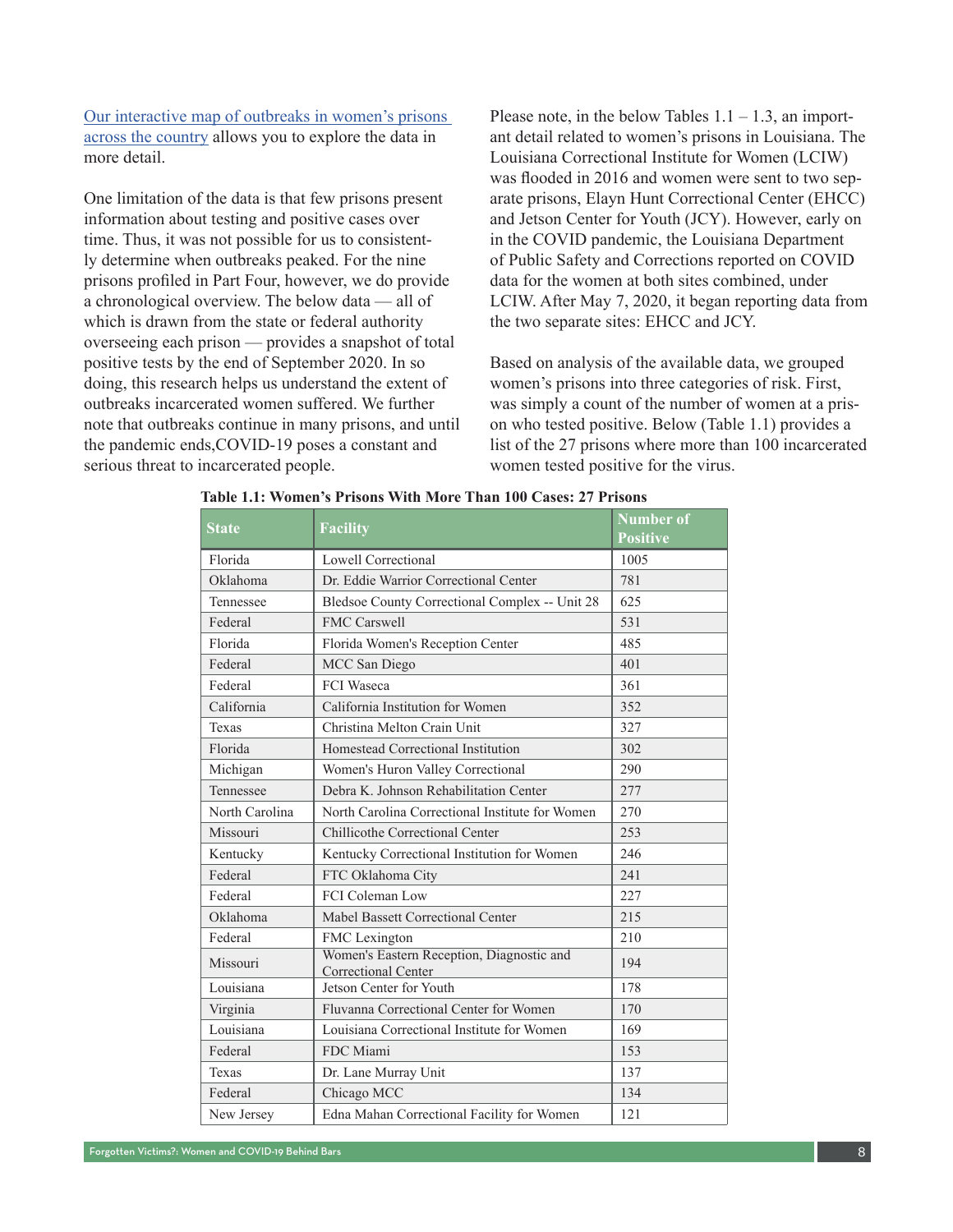*Data: All data is drawn from either the state or federal authority responsible for each prison, or from the UCLA Law COVID-19 Behind Bars Data Project, available at: [https://law.ucla.edu/academics/centers/criminal-jus](https://law.ucla.edu/academics/centers/criminal-justice-program/ucla-covid-19-behind-bars-data-project)[tice-program/ucla-covid-19-behind-bars-data-project](https://law.ucla.edu/academics/centers/criminal-justice-program/ucla-covid-19-behind-bars-data-project). Accessed October 26, 2020. The data reflects the cumulative known numbers of people who tested positive at each prison as of September 30, 2020. Table: World Peace Foundation 2020.* 

However, the raw number of cases does not tell the whole story. One hundred cases in a facility that houses thousands of people may not be as serious an outbreak as 50 cases in a facility that only has 100 people in it. Thus, we present another way of looking at the number of cases (Table 1.2), which captures the percentage of women testing positive relative to the prison's overall population. Using the cutoff of 15%, fourteen prisons fell into this at-risk category. It should be noted however, that this is not a totally accurate assessment because the information coming out of certain states' departments of corrections is minimal. In order to make this calculation, the population of the facility must be known. Many states do not report the population of the facilities so they could not be included in this calculation.

| <b>State</b>  | <b>Facility</b>                                     | % Positive |
|---------------|-----------------------------------------------------|------------|
| Federal       | MCC San Diego                                       | 72%        |
| Louisiana     | Jetson Center for Youth                             | 68%        |
| Florida       | Florida Women's Reception Center                    | 61%        |
| Federal       | <b>FCI</b> Waseca                                   | 60%        |
| Massachusetts | Massachusetts Correctional Institution - Framingham | 50%        |
| Florida       | Homestead Correctional Institution                  | 46%        |
| Florida       | Lowell Correctional                                 | 46%        |
| Federal       | <b>FMC Carswell</b>                                 | 41%        |
| Virginia      | Central Virginia Correctional Center for Women      | 36%        |
| Wisconsin     | Milwaukee Women's Correctional Center               | 32%        |
| Texas         | Christina Melton Crain Unit                         | 24%        |
| Federal       | Chicago MCC                                         | 24%        |
| California    | California Institution for Women                    | 23%        |
| Virginia      | Fluvanna Correctional Center for Women              | 18%        |
| Federal       | FTC Oklahoma City                                   | 18%        |
| Federal       | <b>FMC</b> Lexington                                | 17%        |
| Louisiana     | Elayn Hunt Correctional Center                      | 16%        |

**Table 1.2: Women's Prisons With The Percentage Of The Population With Positive Tests Over 15%: 17** 

*Data: All data is drawn from either the state or federal authority responsible for each prison, or from the UCLA Law COVID-19 Behind Bars Data Project, available at: [https://law.ucla.edu/academics/centers/criminal-jus](https://law.ucla.edu/academics/centers/criminal-justice-program/ucla-covid-19-behind-bars-data-project)[tice-program/ucla-covid-19-behind-bars-data-project](https://law.ucla.edu/academics/centers/criminal-justice-program/ucla-covid-19-behind-bars-data-project). Accessed October 26, 2020. The data reflects the cumulative known numbers of people who tested positive at each prison as of September 30, 2020. Table: World Peace Foundation 2020.*

The third measure we applied to describe at risk facilities was the positive test rate. This is the percentage of test results that are positive for COVID-19. A high positive test rate indicates that not enough tests are being administered and the virus's spread is unknown. In its guidance to governments, the World Health Organization advised that rates of positivity should be below 5% for at least 14 days before re-opening.<sup>54</sup> Many prisons we analyzed

<sup>54</sup> Cited in David Dowdy and Gypsyamber D'Souza, 2020, "COVID-19 Testing: Understanding the 'Percent Positive.'" (August 10). Johns Hopkins Blomberg School of Public Health Expert Insights. Available at: [https://coronavirus.jhu.edu/testing/testing-positivity?fbclid](https://coronavirus.jhu.edu/testing/testing-positivity?fbclid=IwAR0aJYLyhEX10q54hU-ptt11n2o-xTmCtPLkiFmmxvGICKEcOWEDWYK_Yvo)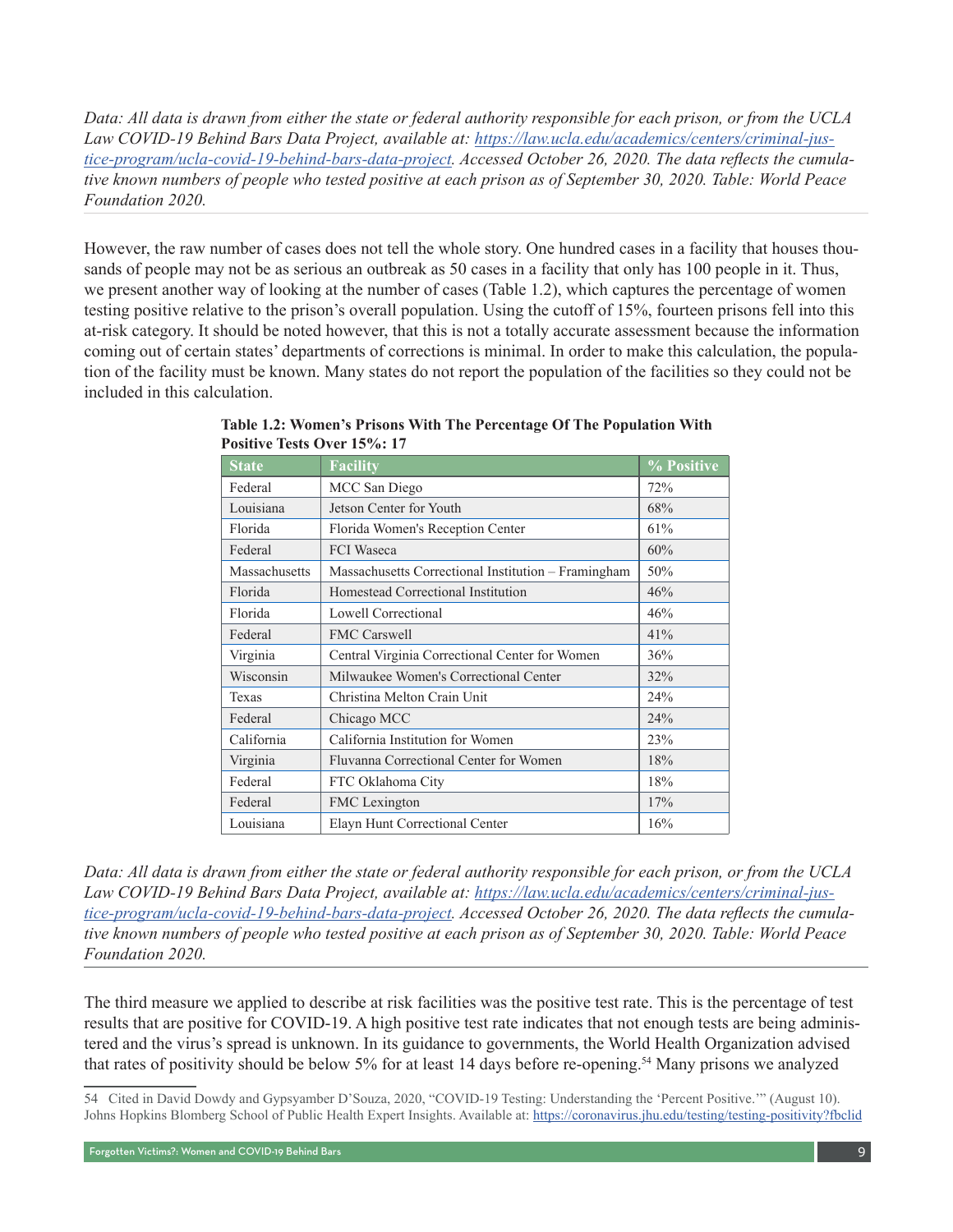have rates far above this measure. Below, we list those prisons with a positive test rate of 10% or over. Twenty-five prisons fall into in this category. The highest positive test rate was at Louisiana Correctional Institute for Women in Louisiana: 85%.

| <b>State</b>   | <b>Facility</b>                                     | <b>Positive test rate</b> |
|----------------|-----------------------------------------------------|---------------------------|
| Louisiana      | Louisiana Correctional Institute for Women          | 85%                       |
| Federal        | MCC San Diego                                       | 74%                       |
| Louisiana      | Jetson Center for Youth                             | 65%                       |
| Federal        | <b>FCI</b> Waseca                                   | 64%                       |
| Florida        | Florida Women's Reception Center                    | 63%                       |
| Massachusetts  | Massachusetts Correctional Institution - Framingham | 53%                       |
| Florida        | Lowell Correctional                                 | 44%                       |
| Federal        | <b>FCI Coleman Low</b>                              | 42%                       |
| Federal        | <b>FMC Carswell</b>                                 | 41%                       |
| Florida        | Homestead Correctional Institution                  | 37%                       |
| Indiana        | Indiana Women's Prisons                             | 34%                       |
| Federal        | Chicago MCC                                         | 24%                       |
| Louisiana      | Elayn Hunt Correctional Center                      | 22%                       |
| Federal        | FMC Lexington                                       | 21%                       |
| Tennessee      | Bledsoe County Correctional Complex -- Unit 28      | 20%                       |
| Federal        | <b>FCI</b> Greenville                               | 19%                       |
| Tennessee      | Debra K. Johnson Rehabilitation Center              | 18%                       |
| Federal        | FTC Oklahoma City                                   | 18%                       |
| Federal        | FDC Miami                                           | 18%                       |
| North Carolina | North Carolina Correctional Institute for Women     | 17%                       |
| Michigan       | Women's Huron Valley Correctional                   | 16%                       |
| Federal        | <b>FDC</b> Seatac                                   | 12%                       |
| Wisconsin      | Milwaukee Women's Correctional Center               | 12%                       |
| Federal        | <b>FCI</b> Tucson                                   | 11%                       |
| Federal        | FCI Danbury                                         | 10%                       |

**Table 1.3: Women's Prisons With A Positive Test Rate Over 10%: 25** 

*Data: All data is drawn from either the state or federal authority responsible for each prison, or from the UCLA Law COVID-19 Behind Bars Data Project, available at: [https://law.ucla.edu/academics/centers/criminal-jus](https://law.ucla.edu/academics/centers/criminal-justice-program/ucla-covid-19-behind-bars-data-project)[tice-program/ucla-covid-19-behind-bars-data-project](https://law.ucla.edu/academics/centers/criminal-justice-program/ucla-covid-19-behind-bars-data-project). Accessed October 26, 2020. The data reflects the cumulative known numbers of people who tested positive at each prison as of September 30, 2020. Table: World Peace Foundation 2020.*

While it is true that a number of these facilities are in some of the most affected states by the pandemic, the rates of infection inside prison are still significantly higher than those found among the general population. Louisiana, for example, has an infection rate of 3-4% among its general population, Florida around 2-3%, Texas 2-3%, Massachusetts around 2%, California 2%, and Michigan 1.5%. While acknowledging that the official number of cases among the general population might be lower than the total number, these statistics

are useful to underscore the severity of the outbreaks inside the women's prisons listed above. It is also important to note the different ways in which prisons responded to outbreaks. Some facilities may be on the list because they had outbreaks early and responded with largescale testing, hence the outbreaks might be better documented than in other places (i.e. MA and MI). It is also important to highlight that not all states report the number of tests that are done at each facility. But in any case, each of these facilities demonstrates

[=IwAR0aJYLyhEX10q54hU-ptt11n2o-xTmCtPLkiFmmxvGICKEcOWEDWYK\\_Yvo](https://coronavirus.jhu.edu/testing/testing-positivity?fbclid=IwAR0aJYLyhEX10q54hU-ptt11n2o-xTmCtPLkiFmmxvGICKEcOWEDWYK_Yvo) Accessed October 14, 2020.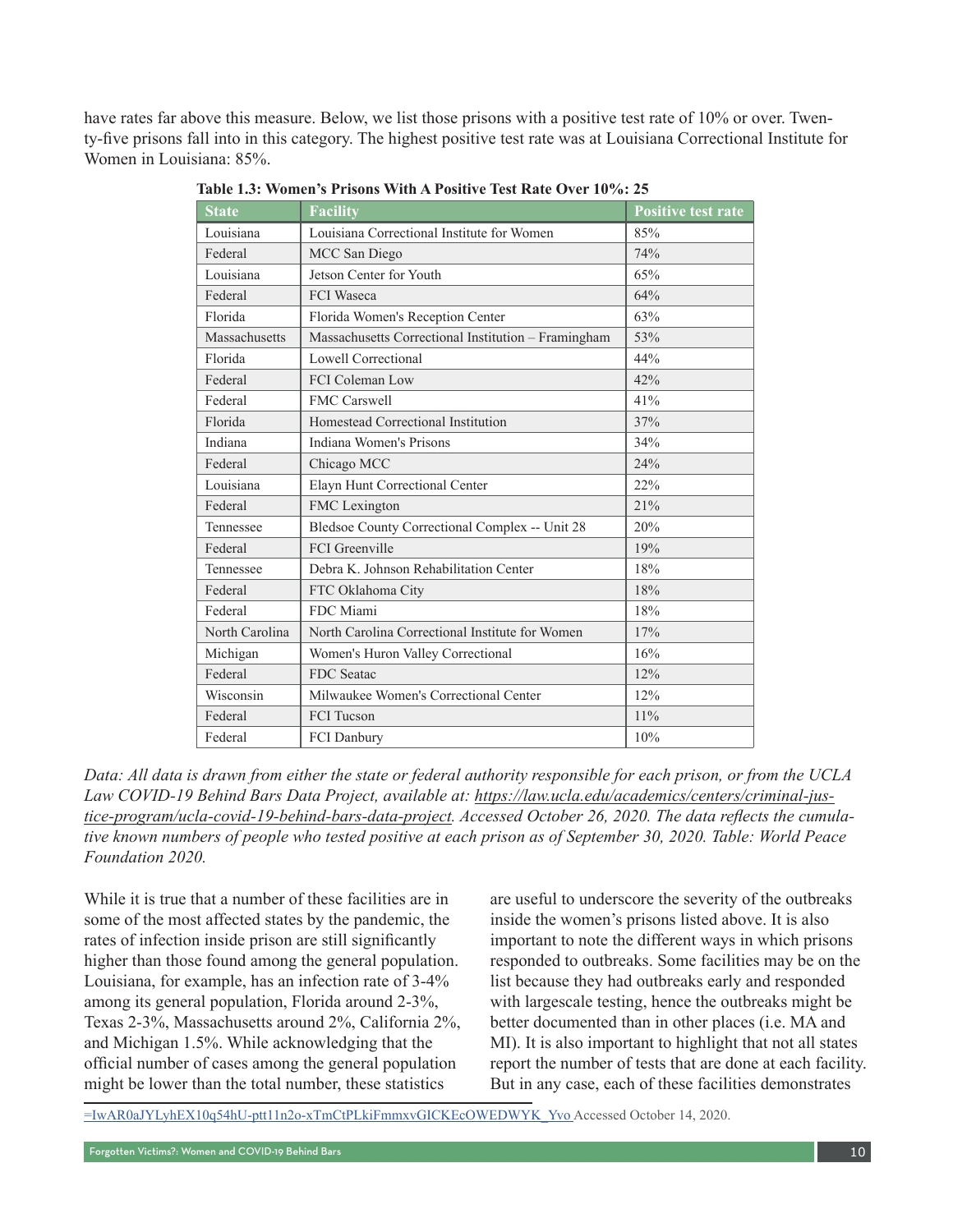the mixture of elevated risks for COVID-19 related to prisons, in addition to specifically gendered issues for women.

The data presented above is an incomplete picture of what has occurred, and continues to take place, inside these women's prisons. Thousands of incarcerated women were directly impacted by the conditions of these facilities and by the wide range of inadequate measures that were taken in the face of the COVID-19 pandemic. To better understand what these women experienced, we provide case studies of some of the hardest hit women's prisons, chosen for diversity in size, geography and timing of the outbreak. Through them we hope to provide a more nuanced look into the situation inside these facilities, placing particular focus on the experiences of different incarcerated women during this time.

## **PART FOUR: PROFILES OF THE HARDEST-HIT PRISONS**

#### **LOUISIANA**

**Louisiana Correctional Institute for Women (LCIW)** (St Gabriel, LA), pop. 434

**Elayn Hunt Correctional Facility (LCIW – Hunt)** (St Gabriel, LA), pop. 171

**Jetson Center for Youth (LCIW – Jetson)** (Baker, LA), pop.  $263^{55}$ 

The Louisiana Department of Public Safety & Corrections (DPSC) oversees eight prisons. Before 2016, only one housed women: the Louisiana Correctional Institute for Women (LCIW) in St. Gabriel, LA. On 16 August 2016, LCIW started to flood following heavy rain.<sup>56</sup> The approximately 1,000 women housed there

were evacuated and relocated to separate facilities.<sup>57</sup> About 250 women were moved to a newly created female dorm on the Elayn Hunt Correctional Facility campus (now LCIW – Hunt); another 250 relocated to a former juvenile detention center, Jetson Center for Youth (now LCIW – Jetson), and the rest were sent to various jails and transitional programs. This situation was meant to be temporary while the state fixed and renovated the LCIW. Four years after the flooding, however, the women are still living in the overcrowded and inadequate *ad hoc* housing facilities.<sup>58</sup>

At the Jetson Center for Youth in Louisiana, implementing physical distancing measures is nearly impossible. One of the rooms housing 70 women is filled with 40 bunk beds about an arm's length apart and they only have three toilets and four sinks for all the women.59 Due to overcrowding, when COVID emerged, the prison could not provide additional space for the incarcerated women to physically distance, so instead, they asked the women to "alternate head and foot positions on adjacent bunks to increase their breathing zone."60

Until 7 May 2020, the two geographically separate detention centers were reporting combined COVID-19 testing and infection numbers, as LCIW. On 7 April, LCIW reported three cases among the incarcerated population and one case among the staff. These numbers increased steadily to 37 incarcerated people and 20 staff by 21 April. Three days later, the prison began testing asymptomatic and symptomatic cases, which led to cases increasing almost fivefold within a few days. By 6 May there were 217 cases among prisoners and 44 among the staff.

On 7 May the DPSC began to report LCIW as two separate prisons—LCIW-Hunt and LCIW-Jetson.

<sup>55</sup> Louisiana prison population figures are from: Louisiana Department of Public Safety and Corrections, 2020, "'Population Trends." (July 1). Available at: <https://s32082.pcdn.co/wp-content/uploads/2020/08/0a-Population-Trends.pdf> Accessed November 3, 2020. 56 Lauren Gill, 2019, "Louisiana to Build New Prison for Women Displaced by 2016 Storm." *The Appeal* (October 29). Available at: https://theappeal.org/louisiana-women-new-prison/. Accessed October 15, 2020.

<sup>57</sup> Grace Toohey, 2019, "'Temporary Has Become Permanent' For Displaced Inmates of Flooded Louisiana Women's Prison." *The Advocate* (April 20). Available at: [https://www.theadvocate.com/baton\\_rouge/news/crime\\_police/article\\_0fceb](https://www.theadvocate.com/baton_rouge/news/crime_police/article_0fcebfb8-5d6b-11e9-bac5-f7b4ee1d77f0.html)[fb8-5d6b-11e9-bac5-f7b4ee1d77f0.html.](https://www.theadvocate.com/baton_rouge/news/crime_police/article_0fcebfb8-5d6b-11e9-bac5-f7b4ee1d77f0.html) Accessed October 15, 2020.

<sup>58</sup> Lea Skene, 2020 "After Flooding, Women's Prison Dorms Inundated with Coronavirus." *Government Technology* (June 8). Available at: [https://www.govtech.com/em/safety/After-Flooding-Womens-Prison-Dorms-Inundated-with-Coronavirus.html.](https://www.govtech.com/em/safety/After-Flooding-Womens-Prison-Dorms-Inundated-with-Coronavirus.html) Accessed October 15, 2020.

<sup>59</sup> Lea Skene 2020.

<sup>60</sup> Lea Skene 2020.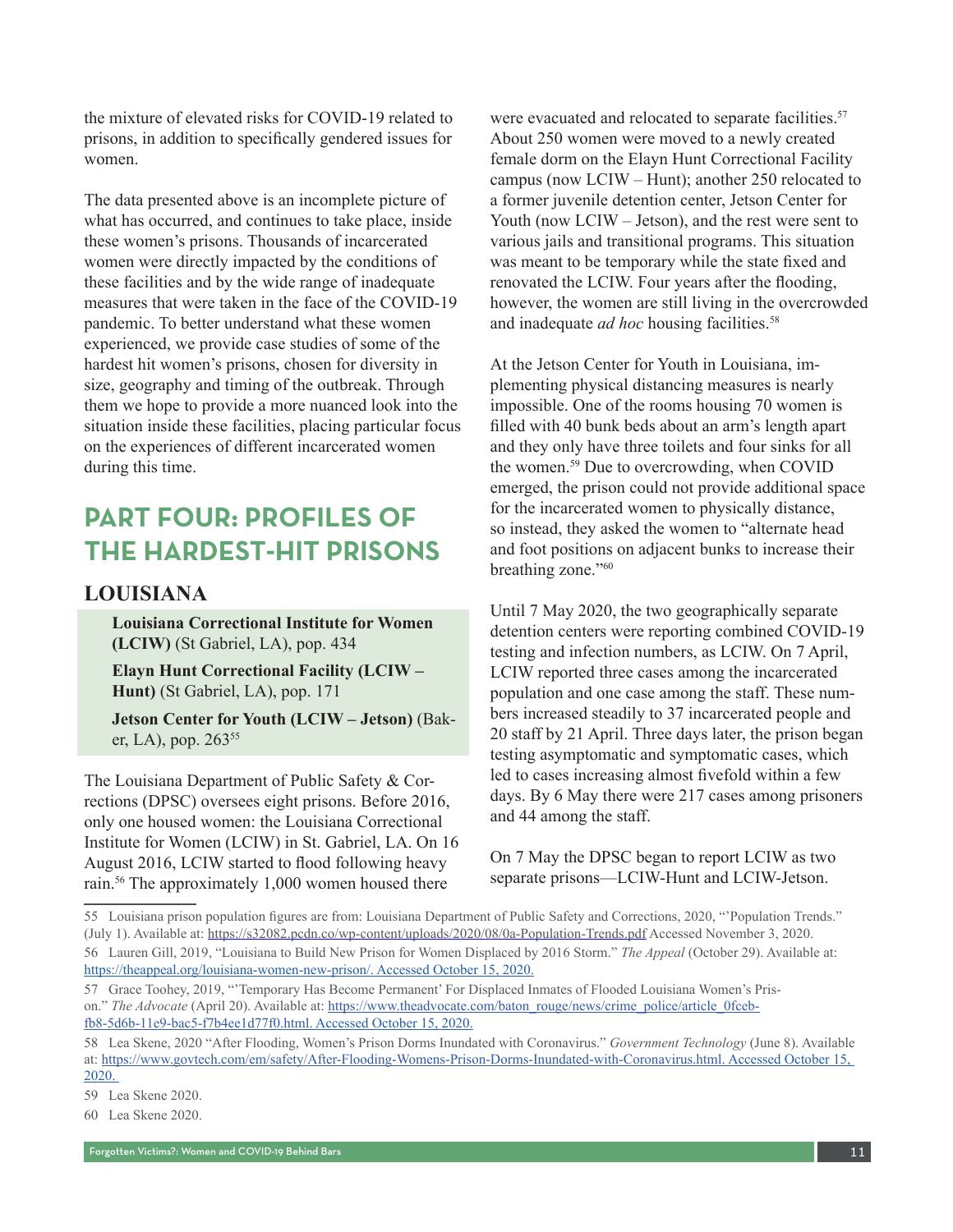That same day, there were 165 cases among the incarcerated population at Hunt and 52 at Jetson. By the end of May, these numbers increased to 169 and 168 incarcerated women testing positive at Hunt and Jetson, respectively. In total there were 337 cases among the incarcerated population at the two facilities and two deaths at Elayn Hunt. Both LCIW-Hunt and LCIW-Jetson were among the most severely COVID-19 affected facilities. By the time they tested all the women the facilities had infection rates of 62% and 87% respectively. Many of the cases were asymptomatic.<sup>61</sup>

#### **FLORIDA**

**Homestead Correctional Institution** (Homestead, FL), pop. 668

**Lowell Correctional Institution** (Ocala, FL), pop. 2200

**Florida Women's Reception Center** (Ocala, FL), pop. 800<sup>62</sup>

Women's prisons in Florida have been hit particularly hard: three of them are among the ten prisons with highest positive test rates in the country.

The high percentage of women testing positive at the Homestead Correctional Institution illustrate how insufficient testing can result in widespread outbreaks in carceral settings. The first time that the prison reported a woman testing positive was not until early May, when three women with symptoms were tested. While awaiting results, the women were sent to three different dorms.<sup>63</sup> On 10 May, the prison announced that two of the women tested positive, as had one staff member. Two days later the number rose to 73 positive tests among incarcerated women; by 17 May, 231 of the incarcerated women and 19 staff members had tested positive.<sup>64</sup> By the end of May, mass testing revealed that 44% of the women had COVID.

One of the women at Homestead said that after testing positive, she was given a floor-mat and put in solitary confinement. Because her door was locked, she was forced to bang on the door and cry to receive basic medication such as paracetamol or ibuprofen.<sup>65</sup> "I can't believe how I'm being handled," she told her mother in an email, "they haven't even let me shower."<sup>66</sup> Another woman in similar conditions said, "I haven't had a drink of water since morning nor have they given me a shower. No staff has been coming to see me at all."67 Kelly Knapp, senior attorney of civil rights organization Southern Poverty Law Center, claimed that, "Forcing people with COVID-19 to sleep on mats on the floor or in disciplinary isolation is cruel and inhumane."68

The Lowell Correctional Institution is the largest women's prison in the US, housing around 2,200 women, 474 of whom are over 50 years old.<sup>69</sup> It has a long record of human rights abuses against women, for which it is currently under investigation by the U.S. Department of Justice. Its record on protecting women from COVID-19 is equally bad. By 28 July, reportedly 444 women had tested positive for COVID-19.70 Ten days later, by 7 August, over 900 women had the virus

- 67 Dasgupta 2020.
- 68 Dasgupta 2020.

<sup>61</sup> Lea Skene 2020.

<sup>62</sup> Florida prison population figures are from the Florida Department of Correction (FDOC). See "Homestead Correction Institution," <http://www.dc.state.fl.us/ci/419.html>. Accessed November 3, 2020; "FDC Responds to COVID-19 at Lowell Correctional Institution," August 7, 2020. Accessed November 3, 2020, [http://www.dc.state.fl.us/comm/press/Main/covid-19-Lowell.html;](http://www.dc.state.fl.us/comm/press/Main/covid-19-Lowell.html) and "FDC Responds to COVID-19 at Florida Women's Reception Center," August 4, 2020. Accessed November 3, 2020. http://www.dc.state.fl.us/comm/press/ main/covid-19-FWRC.html.

<sup>63</sup> Shirsho Dasgupta, 2020, "'Mommy, I'm In So Much Pain': Florida Prisoners Write Home About COVID-19 Ordeals." *McClatchy D*C (June 8). Available at: https://www.mcclatchydc.com/news/coronavirus/article243261296.html. Accessed October 15, 2020.

<sup>64</sup> Florida Department of Corrections, 2020, "COVID-19 Information." Available at: http://www.dc.state.fl.us/comm/covid-19.html#testing. Accessed October 15, 2020.

<sup>65</sup> Dasgupta 2020.

<sup>66</sup> Dasgupta 2020.

<sup>69</sup> Alexandra DeLuca, 2020, "Fears Grow that Coronavirus Could Overtake Florida's Largest Women's Prison." *The Appeal* (April1). Available at: <https://theappeal.org/fears-grow-that-coronavirus-could-overtake-floridas-largest-womens-prison/>Accessed October 15, 2020. 70 Joe Byrnes, 2020, "Two Women's Prisons North of Ocala See Surge in COVID-19 Cases." *WMFE-FM* (July 28). Available at: [https://](https://www.wmfe.org/two-womens-prisons-north-of-ocala-see-surge-in-covid-19-cases/160401 Accessed October 15)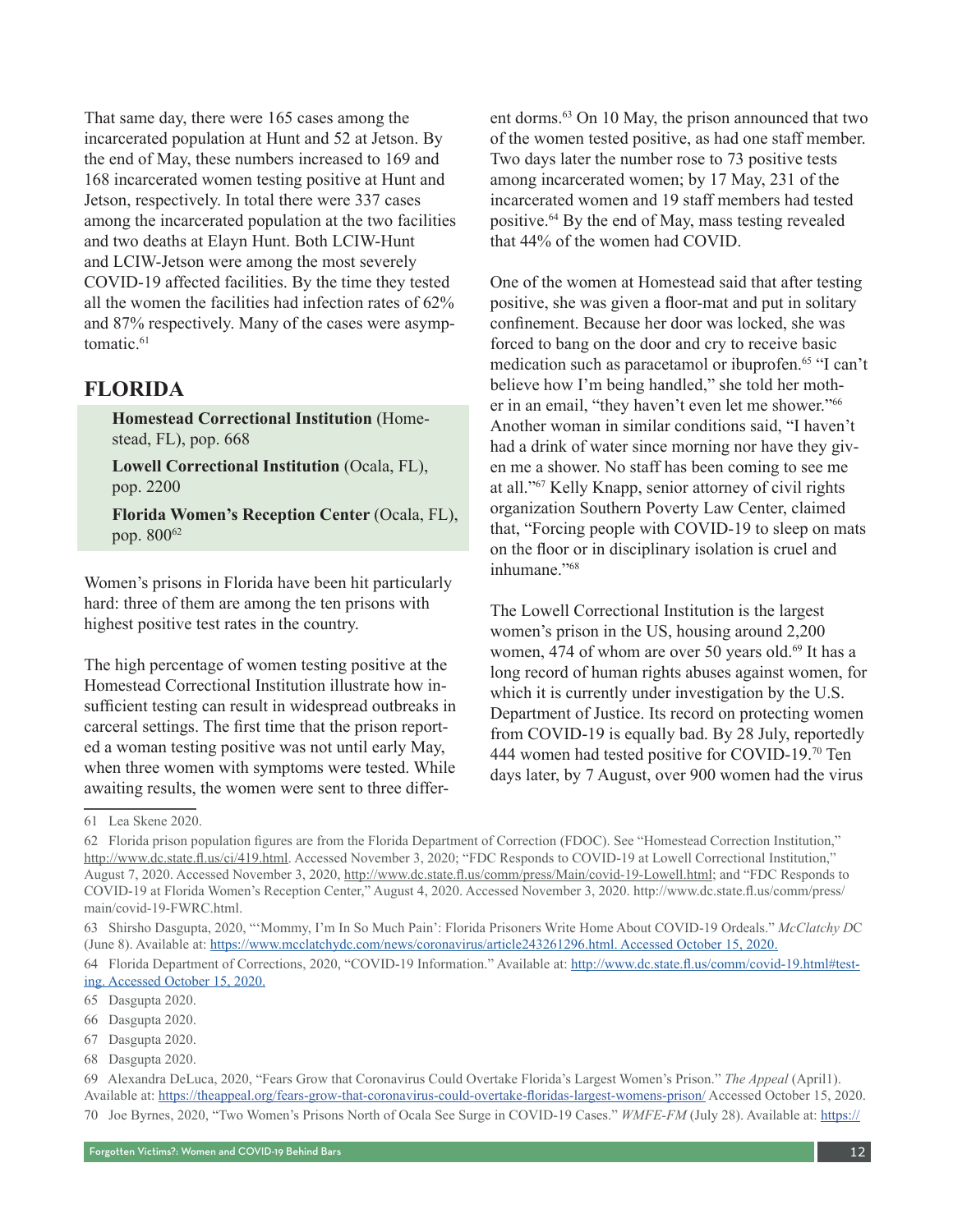and two women had died.71

According to a woman incarcerated at Lowell at the time, on 27 July, the prison accepted a transfer of women coming from the Florida Women's Reception Center.72 These new women, who were immediately placed in the main unit, apparently were "coughing and sneezing."73 A few days later several women who had been in the dorm with the new women fell ill. Subsequently, several tested positive for COVID-19.

Another woman at Lowell conveyed to her girlfriend outside the prison that as the virus spread, incarcerated women were feeling increasingly desperate. When women started feeling sick, following the arrival of the group from the Florida Women's Reception Center, the staff claimed it was only summer colds. She added that, "You gotta be dead just about before they'll come to help."74 She described women hoarding food and other items, and a very tense atmosphere. She also described a decline in the nutritional quality of the food, "It's a tablespoon, if they're lucky, of peanut butter, two slices of bologna, some cheese, carrot coins, shredded carrots."75

Debra Bennett-Austin, formerly incarcerated at Lowell and founder of the Change Comes Now nonprofit, has been steadily receiving messages from incarcerated women at Lowell. A message from 12 August read,

"They do not take our temperature every day. Monday and Tuesday no one came to take it. Today when the nurse came she didn't write down anyone's temps and didn't seem to care what the thermometer read."76 Suzanne Somma, released from Lowell in August 2020 said that even with all the restrictions in place, women were still "bounced around" in the facility, potentially causing cross contamination.<sup>77</sup> She added that temperature checks were not regularly made.<sup>78</sup>

Representative Dianne Hart from Tampa said in April 2020 that prison's lack of adequate medical care was her main concern, adding that she was "petrified that none of our facilities are really prepared correctly."79 She also said that Centurion, the private medical care provider used by state prisons in Florida is "one of the worst providers we could possibly have."<sup>80</sup> Despite having over 1,000 positive cases as of September 2020, so far, no women from Lowell have been granted compassionate release.

No cases of COVID-19 were reported among the women incarcerated at the Florida Women's Receptions Center<sup>81</sup> until July. But then, an outbreak surged. On 29 July, 358 women tested positive and one woman died from COVID-19-related causes.<sup>82</sup> The number of women testing positive continued to rise steadily.83 Lana Blair, incarcerated at this prison, stated that the

[www.wmfe.org/two-womens-prisons-north-of-ocala-see-surge-in-covid-19-cases/160401 Accessed October 15,](https://www.wmfe.org/two-womens-prisons-north-of-ocala-see-surge-in-covid-19-cases/160401 Accessed October 15) 2020.

- 73 DeLuca 2020, "Loved Ones."
- 74 DeLuca 2020, "Loved Ones."
- 75 DeLuca 2020, "Loved Ones."
- 76 DeLuca 2020, "Loved Ones."
- 77 Andy Fillmore, 2020, "Former Prison Inmate Worries About COVID-19." *Ocala StarBanner,* (September 1). Available at: https://www. ocala.com/story/news/2020/09/01/suzanne-somma-worries-conditions-lowell/5680184002/ Accessed September 15, 2020.
- 78 Fillmore 2020.
- 79 DeLuca, Alexandra. 2020. "Fears Grow."
- 80 DeLuca 2020, "Fears Grow."
- 81 Erin Dobrzyn, 2020, "4 Staff Members Test Positive for COVID-19 at Florida Women's Reception Center." *Click Orlando* (July

9). Available at: https://www.clickorlando.com/news/local/2020/07/09/4-staff-members-test-positive-for-covid-19-at-floridawomens-reception-center/ Accessed September 15, 2020.

82 Joe Byrnes, 2020, "Three Women Dead With COVID-19 at State Prisons North of Ocala." *WMFE-FM* (July 29). Available at: https:// www.wmfe.org/three-women-dead-with-covid-19-at-state-prisons-north-of-ocala/160502 Accessed September 15, 2020.

83 Florida Department of Corrections, 2020, "FDC Responds to COVID-19 at Florida Women's Reception Center." (August 4). Available

<sup>71</sup> News Staff, 2020, "More Than 900 Lowell Inmates Have Tested Positive for Coronavirus." *Spectrum News* (August 7). Available at: https://www.mynews13.com/fl/orlando/news/2020/08/07/more-than-900-lowell-correctional-institution-inmates-have-tested-positive-forcoronavirus Accessed October 15, 2020.

<sup>72</sup> Alexandra DeLuca, 2020, "Loved Ones and Prisoners Sound Alarm as Coronavirus Cases Surge at Florida's Largest Women's Prison." *The Appeal* (August 21). Available at: https://theappeal.org/loved-ones-and-prisoners-sound-alarm-as-coronavirus-cases-surge-at-floridaslargest-womens-prison/ Accessed October 15, 2020.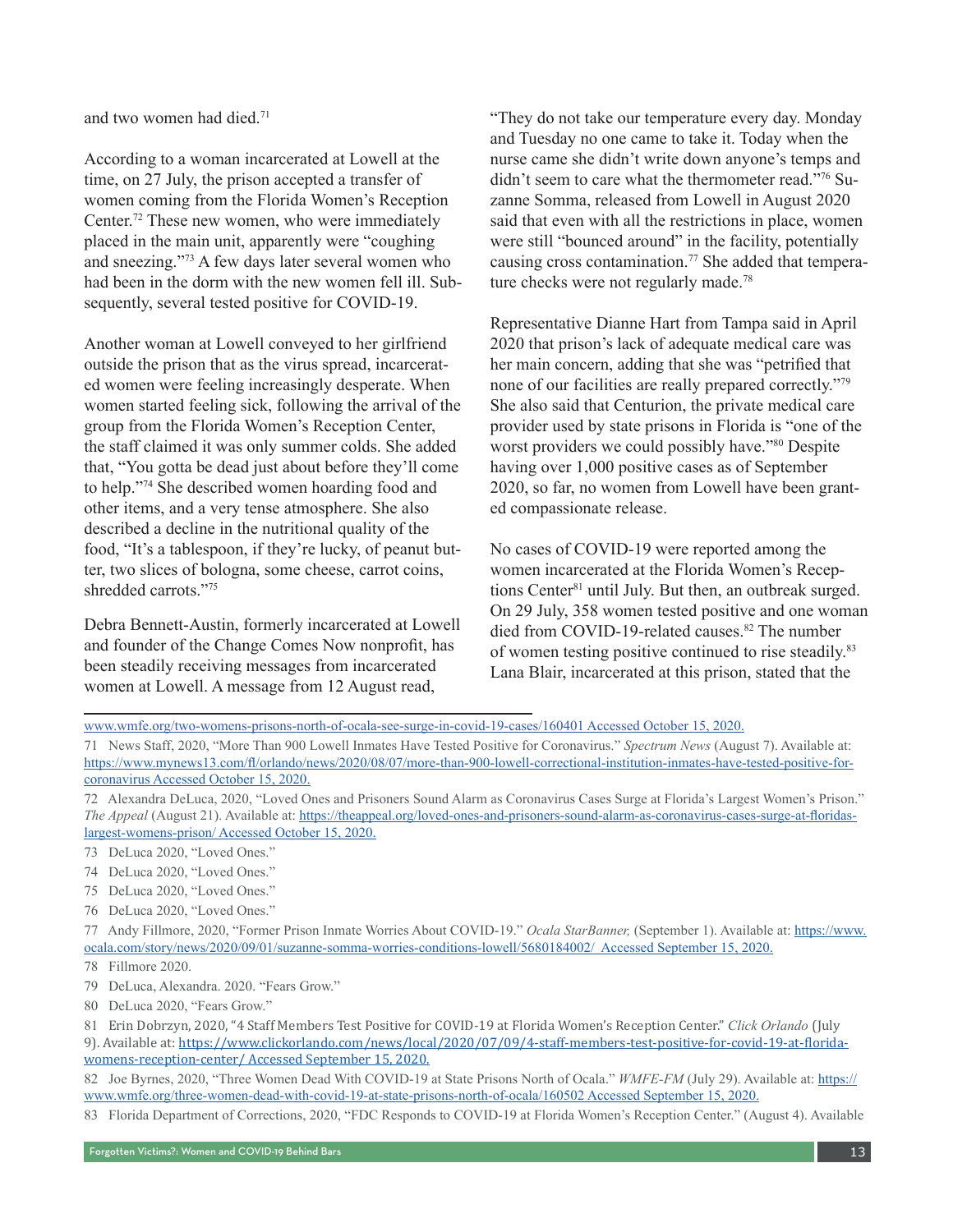guards working in her dorms were not wearing any protective equipment and that the cleaning supplies that women received were "watered down."84 She added that, "Being told to separate is impossible. We are sleeping 12 inches from other inmates in a dorm of 86 women who share 12 toilets and nine showers."85

In a particularly egregious case, a woman who is a paraplegic as a result of being brutally beaten by guards at the Lowell Correctional Institute on 21 August 2019, was denied a test after she was exposed to women who had tested positive.<sup>86</sup> Cheryl Weimar, who is 51, was originally sentenced to three years in prison, but is now bed-ridden and relies on catheters, mechanical breathing assistance, and feeding tubes as a result of having her neck and spinal cord broken by guards. According to her lawyers, correctional officers "knowingly and deliberately" allowed the doors of a unit housing women with COVID-19 to stay open for over 45 minutes, exposing nearby incarcerated women and staff, including Weimar.87 Following the incident, several nurses and the director of nursing quit their jobs, leaving the prison severely understaffed with medical providers. Weimar's medical condition makes her particularly vulnerable to COVID-19. One of her nurses said that she fears "[the Florida Department of Corrections] and the medical staff will let her die and not give her the testing and care that she will need and

which should be provided in a hospital."<sup>88</sup>

#### **FEDERAL PRISON**

**Federal Medical Center (FMC) – Carswell**  (Carswell, TX), pop.  $1305^{89}$ 

FMC-Carswell is the only medical facility for women in the Federal Bureau of Prisons.<sup>90</sup> It has been the subject of multiple allegations of medical malpractice, neglect and sexual abuse of incarcerated people by staff in the past.<sup>91</sup>

The death<sup>92</sup> of Andrea High Bear<sup>93</sup> (many news stories and BOP used her married name, Andrea Circle Bear, but her grandmother corrected them<sup>94</sup>) of the Cheyenne River Sioux on 28 April made national headlines. The 30-year-old woman and mother of five was 8.5 months pregnant with her sixth child when she was transferred on 20 March, from a jail in Winner, South Dakota to serve a two-year, drug-related sentence at FMC Carswell in Fort Worth, Texas. On the 28<sup>th</sup>, she was sent to a local hospital due to potential concerns related to her pregnancy. She was returned to the prison the same day. Three days later, experiencing symptoms of fever, dry cough, and 'other symptoms,' she returned to the hospital and was put on a ventilator. The next day her baby was born via caesarian section. On 4 April, An-

85 Gross 2020, "Women's Prison in Florida."

- 86 Samantha J. Gross, 2020, "Florida Inmate Paralyzed by Guards Denied COVID-19 Test After Possible Exposure, Lawyers Say." *Miami Herald* (July 22). Available at: https://www.miamiherald.com/news/special-reports/florida-prisons/article244415462.html Accessed September 15, 2020.
- 87 Gross 2020, "Florida Inmate Paralyzed."*.*
- 88 Gross 2020, "Florida Inmate Paralyzed."

at: http://www.dc.state.fl.us/comm/press/main/covid-19-FWRC.html Accessed September 15, 2020.

<sup>84</sup> Samantha J. Gross, 2020, "Women's Prison in Florida Becomes COVID-19 Nightmare." *Tampa Bay Times* (May 12). Available at: https://www.tampabay.com/news/health/2020/05/12/womens-prison-in-florida-becomes-covid-19-nightmare/ Accessed September 15, 2020.

<sup>89</sup> Federal Bureau of Prisons, "FMC Carswell" Available at<https://www.bop.gov/locations/institutions/crw/>Accessed November 3, 2020. 90 Jonathan Franklin, 2020, "NSA Whistleblower Reality Winner Tests Positive for Covid-19 in Prison." *The Guardian* (July 20). Avail-

able at: [https://www.theguardian.com/world/2020/jul/20/nsa-whistleblower-reality-winner-positive-covid-19 Accessed November 3,](https://www.theguardian.com/world/2020/jul/20/nsa-whistleblower-reality-winner-positive-covid-19 Accessed November 3) 2020. 91 Dudley v. United States, Civil Action No. 4:19-cv-317-O (N.D. Tex. Feb. 3, 2020). Available at: https://casetext.com/case/dudley-vunited-states-48

<sup>92</sup> Based on data provided by the Bureau of Prisons, from Bridget Conley, and Matthew Siegel, 2020, "96 Deaths in Detention: A View of COVID-19 in The Federal Bureau of Prisons as Captured in Death Notices." World Peace Foundation (August 26). Available at https:// sites.tufts.edu/wpf/files/2020/08/96-deaths-in-detention-20200827-final.pdf, 11 – 12. Accessed October 14, 2020.

<sup>93</sup> The Marshall Project, 2020, "Andrea Circle Bear: a Curated Collection of Links." Available at: [https://www.themarshallproject.org/](https://www.themarshallproject.org/records/9009-andrea-circle-bear Accessed October 15) [records/9009-andrea-circle-bear Accessed October 15,](https://www.themarshallproject.org/records/9009-andrea-circle-bear Accessed October 15) 2020.

<sup>94</sup> Clara LeBeau, 2020, "The Federal Bureau of Prisons Must Be Held Accountable for the Death of My Granddaughter." *The Washington Post* (May 22). Available at: [https://www.washingtonpost.com/opinions/2020/05/22/federal-bureau-prisons-must-be-held-accountable](https://www.washingtonpost.com/opinions/2020/05/22/federal-bureau-prisons-must-be-held-accountable-death-my-grandaughter/)[death-my-grandaughter/](https://www.washingtonpost.com/opinions/2020/05/22/federal-bureau-prisons-must-be-held-accountable-death-my-grandaughter/) Accessed October 14, 2020.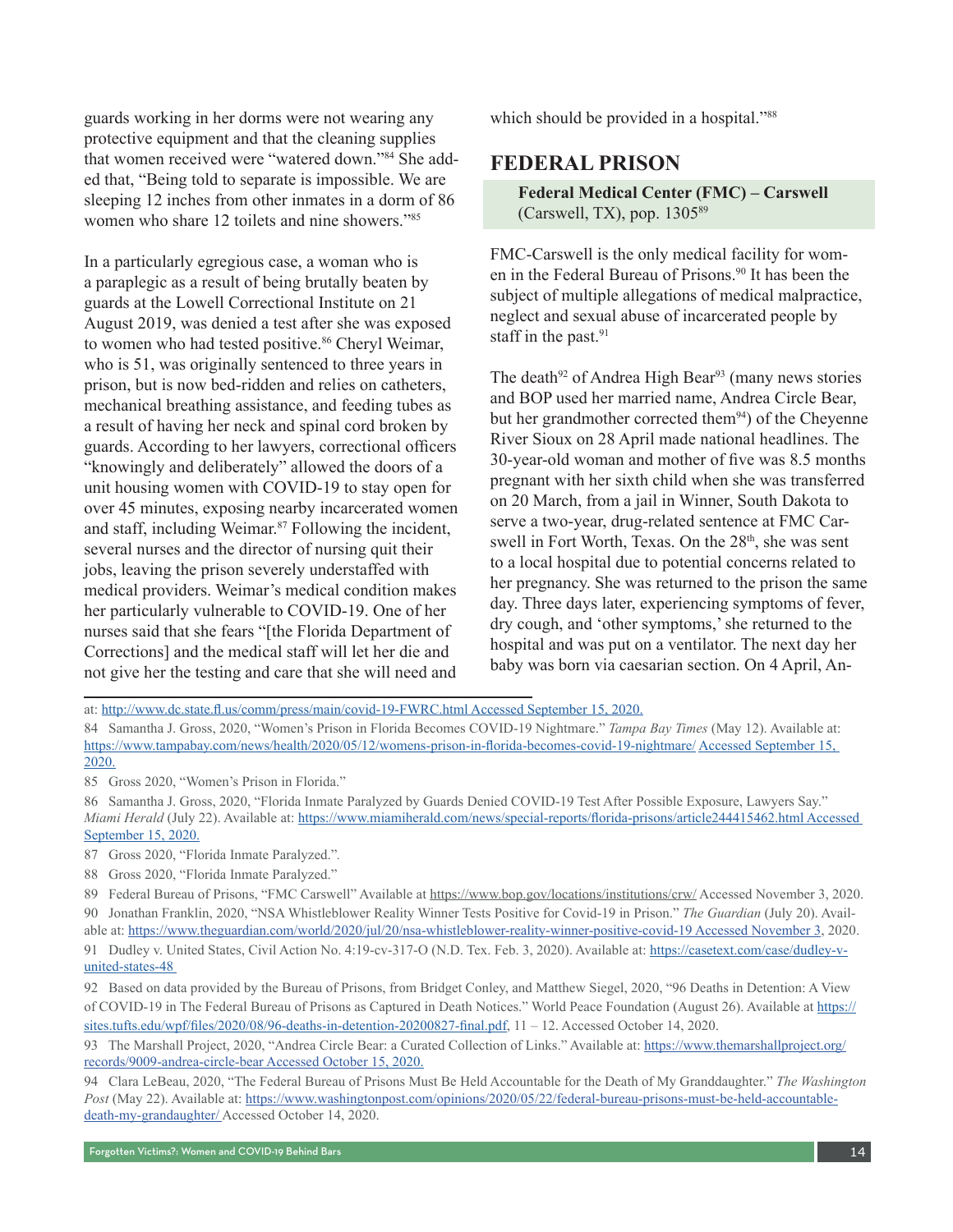drea High Bear tested positive for COVID-19 and she died two weeks later.

As her granddaughter entered the BOP system, LeBeau explained, information dried up:<sup>95</sup>

> "There are so many things the BOP never told us as they were happening: that Andrea was moving out of quarantine to a hospital, that she had COVID-19, that she was dying. Any information I ever got was from the hospital, not Carswell…Families like ours are trying our best. We call wardens, prisons and jails every day. No one calls back."

The BOP reported no more than two positive cases among the incarcerated population at FMC Carswell through the end of June. But on 2 July, the number jumped to 25; a week later it reached 80; and on 16 July, it was at 181. Within a week, another two women died there: Sandra Kincaid, a 69-year old white woman died on 15 July, and Teresa Ely, a 50-year-old white woman who died on 20 July. By early August, the prison reported 1,323 people tested, of whom 542 were positive, with 150 active cases and 392 recoveries.<sup>96</sup>

Twenty-eight-year-old Reality Winner, who tested positive at the prison in July, denounced cleaning and isolation practices, "They allowed someone positive from our unit to go to a hospital unit where dialysis and chemo patients live, starting the infection spread down there."97 Despite pleading for cleaning supplies for weeks the conditions inside did not improve. The women were given some cloth masks weeks before the number of cases reached 500, but with four women in

each cell the virus spread rapidly through the medically vulnerable population.98 FMC Carswell is the only specialized medical federal prison for women with underlying health conditions.<sup>99</sup>

In the FMC Carswell, by the time they started mass testing in early August at least 510 women had COVID-19, nearly 40% of the prison population.<sup>100</sup>

#### **MASSACHUSETTS**

**Massachusetts Correctional Institution (MCI) - Framingham** (Framingham, MA), pop. 190<sup>101</sup>

In Massachusetts, overcrowding at the state's only prison for women, MCI-Framingham, has been fueled by the lack of separate jail space for women in many of the county jails.102 As a result, many counties have been sending those detained pretrial to MCI-Framingham.<sup>103</sup> The prison reported its first five positive cases on the same day: 9 April. By the end of that month, the number of cases surged to 85 women testing positive. At the time, it was one of the country's worst reported outbreaks in prison. From April through October, a total of 101 women had tested positive for the virus.

Leslie Credle, formerly incarcerated at MCI-Framingham and a member of the Families for Justice as Healing non-profit, said that "the medical conditions were dire even before COVID-19. Due to the outdated medications women seemed to have a lot of seizures. It would take so long for nurses to go check on them that the incarcerated women inside the prison became their own nurses. We would have to jump in and hold a

<sup>95</sup> LeBeau 2020.

<sup>96</sup> Conley and Siegel 2020.

<sup>97</sup> Franklin 2020.

<sup>98</sup> Franklin 2020.

<sup>99</sup> Franklin 2020.

<sup>100</sup> Kay Jones, Jamiel Lynch and Nicole Chavez, 2020, "NSA Leaker Reality Winner Among 500 Women with Coronavirus at Texas Federal Prison." *CNN* (July 21). Available at: https://www.cnn.com/2020/07/21/us/reality-winner-texas-medical-prison-coronavirus/index. html Accessed October 15, 2020.

<sup>101</sup> SJC-12926, 2020, "Special Master's Weekly Report" (May 4), Available at [https://www.mass.gov/doc/sjc-12926-special-masters](https://www.mass.gov/doc/sjc-12926-special-masters-weekly-report-5420/download)[weekly-report-5420/download](https://www.mass.gov/doc/sjc-12926-special-masters-weekly-report-5420/download), p. 27. Accessed November 3, 2020.

<sup>102</sup> Wendy Sawyer, 2019, "Massachusetts Women Do Not Need a New Jail." Prison Policy Initiative (March 29). Available at: https:// www.prisonpolicy.org/blog/2019/03/29/newjail/ Accessed October 15, 2020.

<sup>103</sup> The only proposed solution for the overcrowding at the prison has been the establishment of a new jail for women, which was discussed by the state senate in 2019. In 2020, even while delaying police reform, legislators voted to dedicate spending to build the new jail.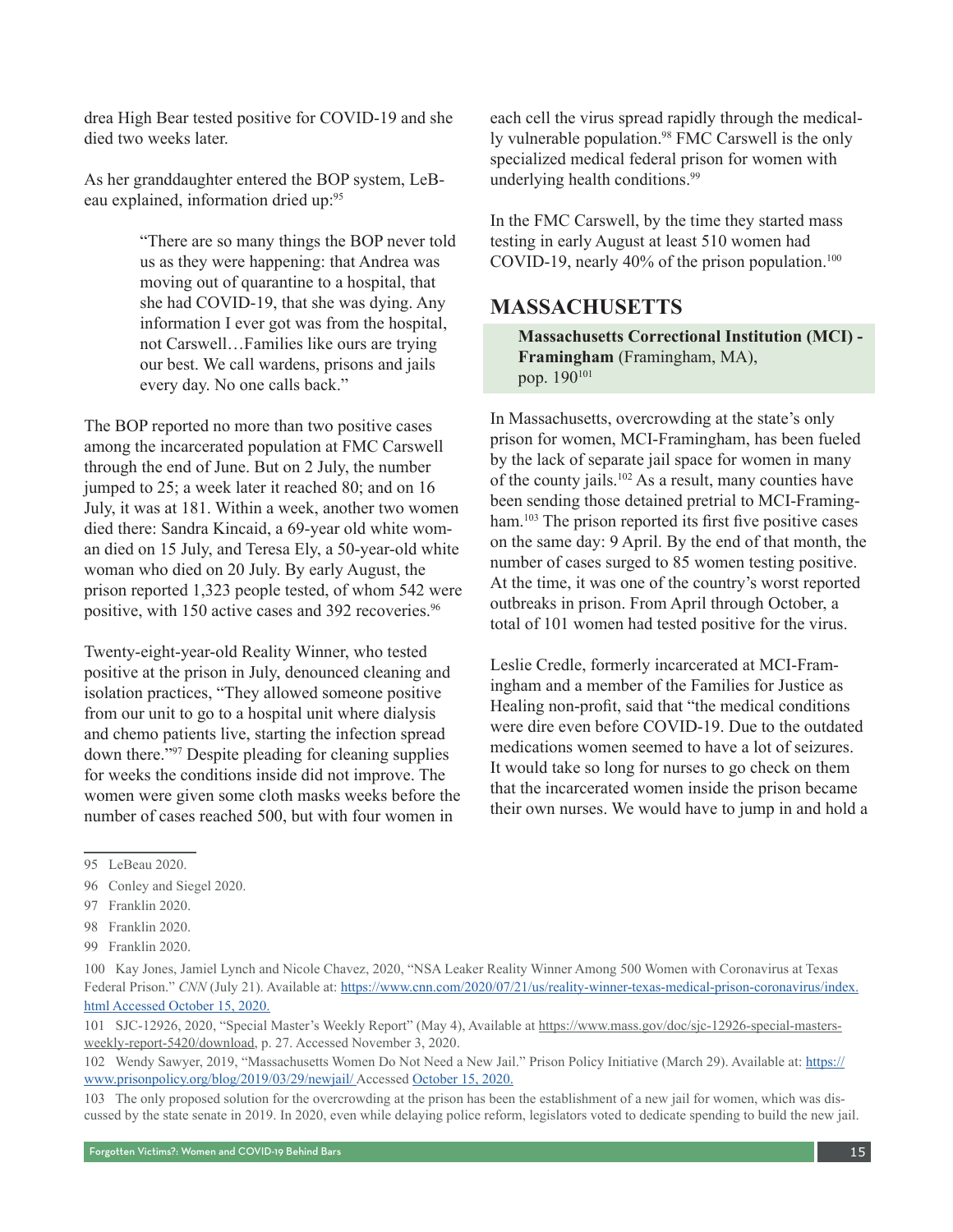woman having a seizure to avoid her banging her head on the floor." <sup>104</sup>

The lockdown, Credle noted, has been extremely hard on the women: "It's like you're in solitary confinement," she said, adding that, "The cells are similar to living in your bathroom at home with another person, making it especially difficult to socially distance."105 Kimya Foust, who is incarcerated at MCI-Framingham and was interviewed over the phone by Stacy Borden of Families for Justice as Healing,106 noted that women in the prison were moved around continually; she had been moved four times in a single week.<sup>107</sup> She explained that the prison authorities were attempting to move positive people into one area and keep people without symptoms in another. But the sum impact was that without thorough testing, the movements aided the spread of the virus.

Foust also described the isolation women experienced. They were let out of their cells for 30 minutes a day, only four women at a time.108 Patricia Olsen, another woman at MCI-Framingham talked about her feelings of despair and isolation, stating, "I have friends who have been here for 30 years and when I watch out my window, people I care about are getting sick and taken away. And you're stuck in your room with no one to talk to and living with the fear of losing other friends that still have not returned."109

The lockdowns have also had a direct impact on women's relatives. Ayana Aubourg, Director of programs at Families for Justice as Healing said, "You're not only talking about people who are incarcerated but also their families. It has a ripple effect. What happens in prison doesn't just stay in prison, it has a spillover effect into all of our communities."110 As Shanita Jefferson, whose mother, Angela Jefferson, is incarcerated at MCI-Framingham, noted: "We have a family out here that is ready to support her… at the time of this pandemic they [women] feel abandoned."<sup>111</sup>All three women, Foust, Olsen and Jefferson are part of the clemency campaign organized by Families for Justice and Healing, requesting that Massachusetts' Governor Charlie Baker use his clemency powers to release women who are "aging, sick, survivors of sexual violence and […] who have served decades of time already."<sup>112</sup>

#### **CALIFORNIA**

**California Institution for Women** (Chino, CA), pop. 1553113

In California, since mandatory-sentencing laws were approved in the mid-1980s the female prison population skyrocketed.<sup>114</sup> In 1980, there were 1,316 women in California's state prisons. Thirteen years later, in 1993, the population was 7,232– an increase of 450%.115 As a result, overcrowding is a significant

<sup>104</sup> Email correspondence with the authors, October 24, 2020.

<sup>105</sup> Alice Cormar, 2020, "Lockdown Within a Lockdown: What It's Like Inside a Mass. Prison During the Coronavirus Pandemic." Boston.com (June 4). Available at: https://www.boston.com/news/coronavirus/2020/06/02/mass-prison-coronavirus-pandemic. Accessed October 15, 2020.

<sup>106</sup> Stacey Borden, 2020, "Interview with Kimya.." Families for Justice as Healing (May 11) Available at: https://justiceashealing.org/ covid-19/ Accessed October 15, 2020.

<sup>107</sup> Borden 2020.

<sup>108</sup> Borden 2020.

<sup>109</sup> Cormar 2020.

<sup>110</sup> Cormar 2020.

<sup>111</sup> "Families of Incarcerated Loved Ones Support Decarceration Legislation H6452" May 5, 2020. Families for Justice as Healing. Available at: https://youtu.be/LeYdXNeCYiU. Accessed October 14, 2020.

<sup>112</sup> "Clemency Works," Families for Justice as Healing. Available at: https://justiceashealing.org/clemency-project-2014/. Accessed October 23, 2020.

<sup>113</sup> California Department of Corrections and Rehabilitation, Division of Correctional Policy Research and Internal Oversight, Office of Research, 2020, "California Population Report." (May 1). Available at [https://www.cdcr.ca.gov/research/wp-content/uploads/](https://www.cdcr.ca.gov/research/wp-content/uploads/sites/174/2020/05/Tpop1d2004.pdf) [sites/174/2020/05/Tpop1d2004.pdf,](https://www.cdcr.ca.gov/research/wp-content/uploads/sites/174/2020/05/Tpop1d2004.pdf) Accessed November 3, 2020.

<sup>114</sup> Barbara Bloom, Meda Chesney Lind, and Barbara Owen, 1994, "Women in California Prisons: Hidden Victims of the War on Drugs." Center on Juvenile and Criminal Justice (May). Available at http://www.cjcj.org/uploads/cjcj/documents/women\_in\_california\_prisons-hidden victims of the war on drugs.pdf Accessed October 23, 2020.

<sup>115</sup> Bloom, Lind and Owen 1994.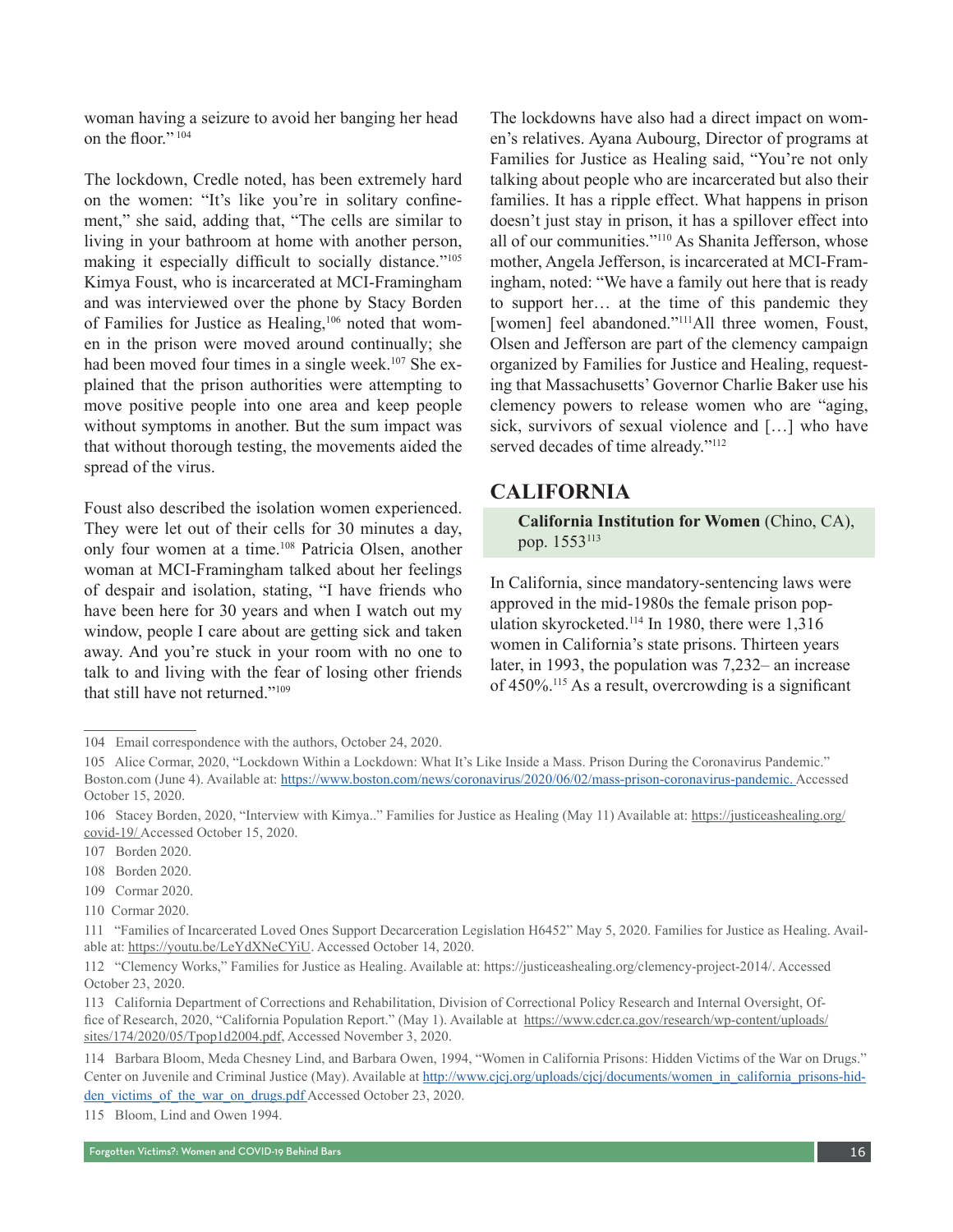problem in many of the state's prisons.116 The Supreme Court ruled in 2011 that California's prison overcrowding violated the Eighth Amendment's ban on "cruel and unusual punishment."117 In direct response to the decision, California passed a justice realignment plan, sending thousands of people from prisons to county jails.118 Women benefited most from this policy. In 2012, the number of women in state prisons, compared with the design capacity of these facilities, fell from 170% to 116.9%.<sup>119</sup> However, a mere year later women's prisons were once again the most crowded among the California state prisons.120 The main reason behind this sudden reversal was the conversion of the main women's prison into a men's prison in order to relieve overcrowding in other facilities. While successfully decreasing overcrowding in other men's prisons, the measure worsened conditions for women.

The California Institution for Women (CIW) has been one of the prisons in the state most affected by COVID-19. The facility reported its first positive test among incarcerated women on 6 April, and immediately imposed a prison-wide lockdown.121 That same day, the California Department of Corrections and Rehabilitation (CDCR) announced a policy requiring all correctional staff members to wear masks. Some women at CIW claimed that officials did not inform them about what was happening and that these sudden measures left them "confused and terrified" about their safety.<sup>122</sup>

By 29 April, only 17 of 1,566 women had been tested for COVID-19. The California Correctional Health Care Services policy is based on CDC guidelines, which, at the time, recommended only testing close contacts of positive cases if they developed symptoms of the virus, or if there was a significant outbreak at a prison. Lashauna Blanks, a woman incarcerated at CIW, said that she was told her cellmate had COVID-19 two days after she disappeared from her cell.123 While Blanks was put in quarantine she was not tested following state policy since she did not have any evident symptoms. This was despite her job: washing the prison ambulances that were transporting sick women to the hospital.<sup>124</sup>

April Harris, a 44-year old woman incarcerated at CIW, provided unique insight into the daily lives of women at the prison during the outbreak when she shared parts of her diary with different prisoner advocacy groups, including the California Coalition for Women Prisoners. Speaking about the early days of the outbreak at CIW she said, "I feel like we could be sitting on a ticking time bomb right now with so many more people affected that we don't know. Women are still considered second-class citizens, and when we become incarcerated, we're forgotten."125

When the first cases were detected at CIW, officers proceeded to check everyone's temperature twice daily and forced the women to stay in their cells all day. "They slammed us down, brought our food and our

<sup>116</sup> California Department of Corrections and Rehabilitation, Division of Correctional Policy Research and Internal Oversight, Office of Research, 2020, "California Population Report." (May 1). Available at [https://www.cdcr.ca.gov/research/wp-content/uploads/](https://www.cdcr.ca.gov/research/wp-content/uploads/sites/174/2020/05/Tpop1d2004.pdf) [sites/174/2020/05/Tpop1d2004.pdf,](https://www.cdcr.ca.gov/research/wp-content/uploads/sites/174/2020/05/Tpop1d2004.pdf) Accessed November 3, 2020.

<sup>117</sup> Brown, *et al*. v. Plata, et al., 563 U.S. 493 (2011). Available at: https://www.supremecourt.gov/opinions/10pdf/09-1233.pdf Accessed November 3, 2020.

<sup>118</sup> Matthew Fleischer, 2013, "Too Many Women? Are California's Female Inmates Bearing the Brunt of the State's Overcrowding Problem?" *WitnessLA* (July 30). Available at: https://witnessla.com/two-many-women-the-hidden-overcrowding-in-californias-prisons-by-matthew-fleischer/ Accessed October 15, 2020.

<sup>119</sup> Fleischer 2013.

<sup>120</sup> Fleischer 2013*.*

<sup>121</sup> Eileen Guo, 2020, "Inmates Witnessed a Suicide Attempt. They Received Coloring Pages Instead of Counseling." *The Washington Post* (July 26). Available at: https://www.washingtonpost.com/national/they-witnessed-a-suicide-attempt-they-received-coloring-books-instead-of-counseling/2020/07/25/e4490bfe-cdbd-11ea-bc6a-6841b28d9093\_story.html Accessed November 3, 2020.

<sup>122</sup> Guo 2020.

<sup>123</sup> Emily Elena Dugdale, 2020, "Throwing A Spotlight On Women Prison Inmates' Coronavirus Fears." *LAis*t (April 29). Available at: [https://laist.com/2020/04/29/coronavirus\\_women\\_state\\_prison\\_forgotten\\_testing.php Accessed October 15](https://laist.com/2020/04/29/coronavirus_women_state_prison_forgotten_testing.php Accessed October 15), 2020.

<sup>124</sup> Dugdale 2020.

<sup>125</sup> Dugdale 2020.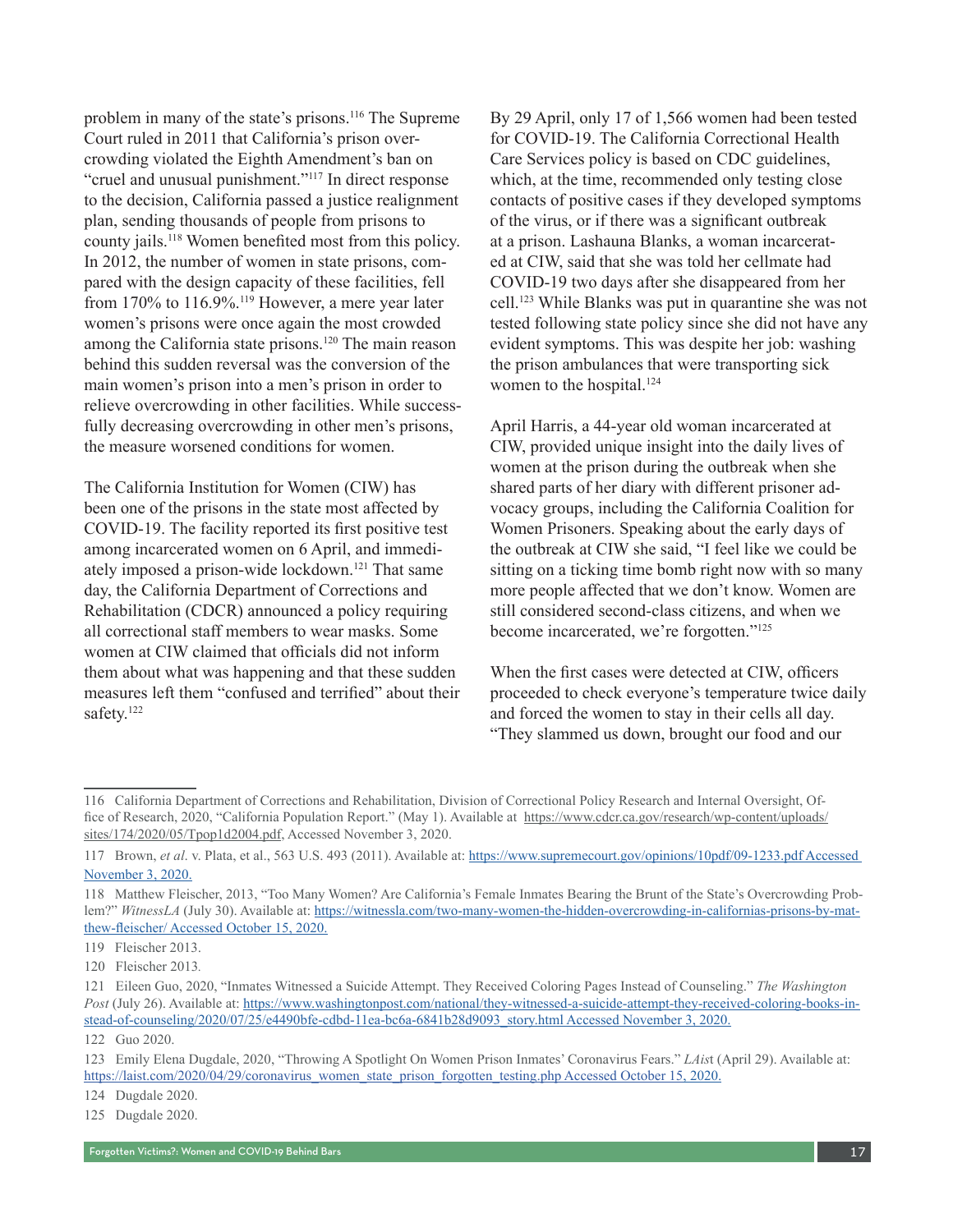medication to the doors" said Harris.126 She added that she had to wait weeks to use a phone or pick up items at the commissary.127

As the weeks passed the conditions continued to deteriorate. Harris described in her journal that, "The girls are busting out their windows. The girl next to me has officially lost her mind. I can hear glass breaking while she is screaming."128 On the same day she also added, that "An inmate ran out of her room when they opened her door for breakfast and is refusing to go back in. She is screaming she wants to talk to her family."129 A few days later she wrote, "People are screaming that they are going to hang themselves. The banging is the loudest since I've been here."<sup>130</sup>

The lockdown and related restrictions on movement exacerbated the lack of mental healthcare services at CIW. At least four women attempted suicide while in isolation for COVID-19.<sup>131</sup> Many women refused to get tested or to have their temperature checked to avoid being put in solitary confinement.132 April Harris confirmed these fears saying that, "People aren't scared of COVID-19, they are scared of the treatment of isolation."<sup>133</sup>

Many women in prison are able to survive the experience by building powerful friendships with other incarcerated women. The months-long lockdowns have closed off many of these relationships for the women at CIW. One of Harris's closest friends, Rianne Theriaultodom, has experienced this enforced isolation first hand. She arrived to CIW with a fourth-grade education. With the ongoing support of Harris she has managed to earn her G.E.D. and is currently working

towards getting a degree in Sociology. In normal circumstances the two women live four doors away and are crucial people in each other's lives. Theriaultodom says that her friend "inspires much of [her] growth."<sup>134</sup> Their separation following the outbreak of COVID-19 in the facility was therefore very traumatic. Rianne fell sick first and Harris followed a few days later. After she tested positive, Harris was told to gather a few of her belongings and was transferred to a different part of the prison. A few weeks later both women were moved again to a 220-person housing unit, but their cells were on opposite sides of the hall. For those who are incarcerated, this form of isolation can be nearly unbearable. Before the pandemic started, women could move around the prison and spend the days with their friends. With the restrictions introduced in response to COVID-19, they are now confined to their cells for more than 23 hours a day.<sup>135</sup>

By 24 July, 280 incarcerated women at CIW had tested positive for the coronavirus, and one had died. By September the number of total cases since the beginning of the pandemic was 352.

#### **MICHIGAN**

 **Women's Huron Valley Correctional Facility** (Ypsilanti, MI), pop. 2000<sup>136</sup>

In Michigan, between 2009 and 2015, the number of women behind bars (including prisons and jails) increased by 30%, while men's numbers declined 8% over the same time period.<sup>137</sup> Around 2000 of these incarcerated women live in the state's only prison for women, the Women's Huron Valley Correctional Facil-

<sup>126</sup> Dugdale 2020.

<sup>127</sup> Dugdale 2020.

<sup>128</sup> Jason Fagone, 2020, "Women's prison journal: State prisoner's daily diary during pandemic." San Francisco Chronicle (June 12).at: https://womenprisoners.org/2020/06/womens-prison-journal-state-prisoners-daily-diary-during-pandemic/ Accessed November 3, 2020. 129 Fagon 2020.

<sup>130</sup> Fagon 2020.

<sup>131</sup> Guo 2020.

<sup>132</sup> Guo 2020.

<sup>133</sup> Guo 2020.

<sup>134</sup> Fagone 2020.

<sup>135</sup> Fagone 2020.

<sup>136</sup> Michigan Department of Corrections, 2019, "2017 Statistical Report."(January 23). Available at:

[https://www.michigan.gov/documents/corrections/MDOC\\_2017\\_Statistical\\_Report\\_644556\\_7.pdf](https://www.michigan.gov/documents/corrections/MDOC_2017_Statistical_Report_644556_7.pdf) Accessed November 3, 2020.

<sup>137</sup> Wendy Sawyer, 2020, "The Gender Divide: Tracking Women's State Prison Growth." *Prison Policy Initiative* (January 9). Available at: [https://www.prisonpolicy.org/reports/women\\_overtime.html](https://www.prisonpolicy.org/reports/women_overtime.html) Accessed November 3, 2020.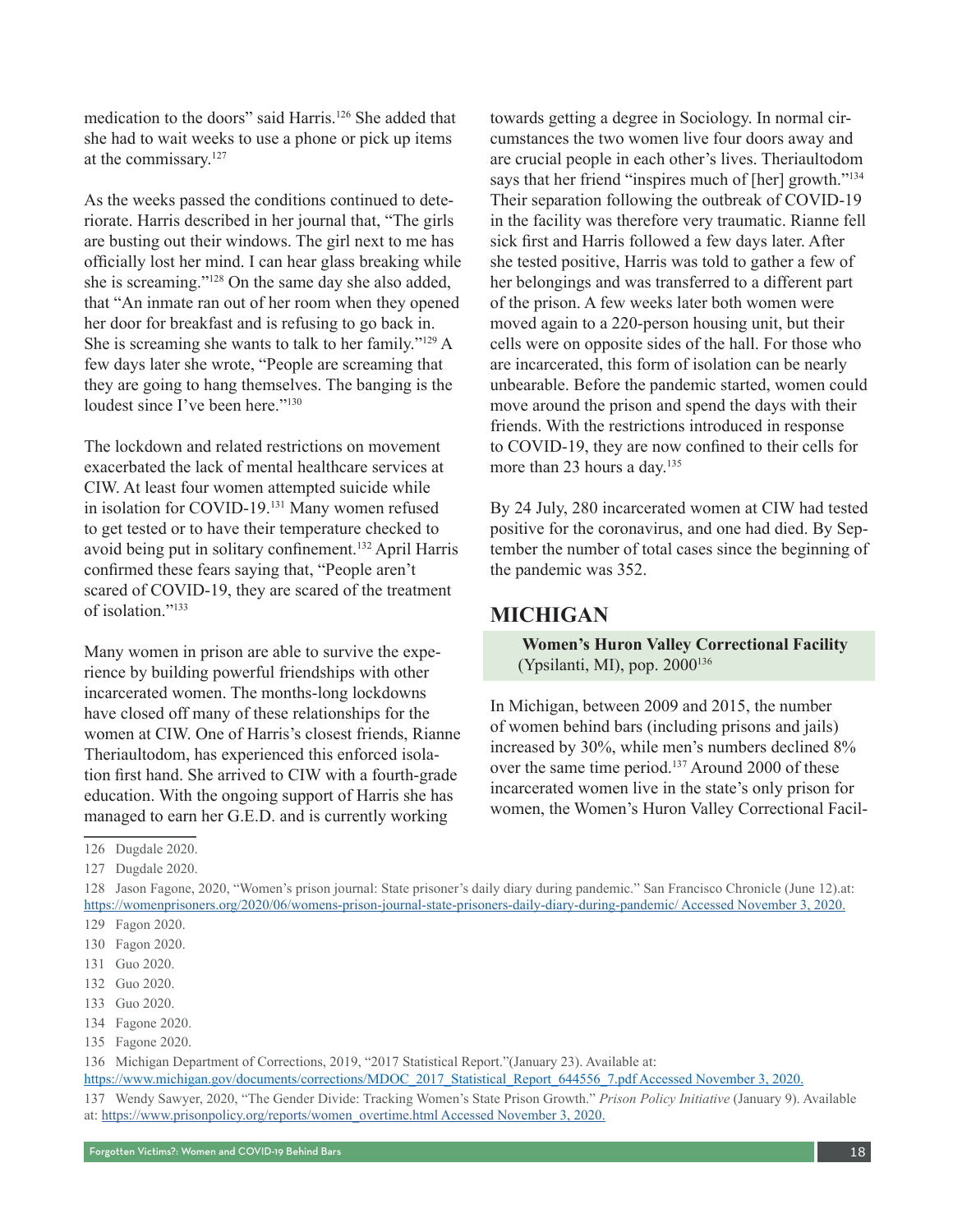#### ity (WHVCF).

The first COVID-19 case in a Michigan prison was reported on 27 March at the WHVCF.<sup>138</sup> On 15 April, the prison reported having 49 cases among the incarcerated population. Two weeks later the number had gone up to 79, but only 135 women had been tested in the facility. By mid-May, 94 women had tested positive and four had died from COVID-19. A total of 273 tested positive by early June.139 By early September, 288 women had tested positive.

In trying to stop the outbreak, many prisons placed those who had tested positive or were exposed to COVID-19 in solitary confinement. Huron Valley widely adopted this practice.  $140$ 

One of the women placed in solitary confinement due to COVID-19 was Ursula Bolton.<sup>141</sup> She was hospitalized after getting sick in prison, and as her symptoms worsened, she was put in a medically induced coma for 20 days. After being discharged from the hospital she was placed in solitary confinement back at WH-VCF. Bolton was being treated for delirium when she left the hospital, a condition that got worse after she was forced into complete isolation. She also suffered from depression and confusion during this time. One

of her friends grew so concerned about her mental state in solitary that she breached protocol to inform Bolton's son about her mother's situation.<sup>142</sup>

Another policy adopted by the prison was "cohorting," which consisted on grouping women based on their health. Several women like Kylee Beauchamp, who had been close contacts of positive cases, were placed in the gymnasium regardless of whether themselves were positive for COVID-19.<sup>143</sup> According to Beauchamp, who was paroled soon after, "On a daily basis they had 20, 30 people moving in and out, so you're constantly getting re-exposed to people who could possibly have it. They had no idea what to do with people. It was just ridiculous. They didn't have a plan, they didn't have anything."144

Women's Huron Valley had been the subject of numerous complaints regarding overcrowding and unsanitary conditions before the COVID-19 pandemic hit.<sup>145</sup> In 2018, the Department of Corrections said that the population was around 2,100, well below the prison's capacity of around 2,400.146 However, advocates for incarcerated women argue that the capacity has been inflated.147 A prison's design capacity is the number of incarcerated people the architects or planners intended for the facility.148 The operational capacity, on the

- 143 Horan 2020*.*
- 144 Horan 2020*.*

<sup>138</sup> Sydney Hawkins, 2020 "Prisons, Domestic Violence And COVID-19." *Science Blog* (April 15). Available at: [https://www.afsc.org/](https://www.afsc.org/newsroom/prisons-domestic-violence-and-covid-19) [newsroom/prisons-domestic-violence-and-covid-19](https://www.afsc.org/newsroom/prisons-domestic-violence-and-covid-19) Accessed November 3, 2020.

<sup>139</sup> Michigan Department of Corrections (MDOC), 2020, "MDOC Response and Information on Coronavirus (COVID-19)." (June 1). Available at<https://medium.com/@MichiganDOC/mdoc-takes-steps-to-prevent-spread-of-coronavirus-covid-19-250f43144337>Accessed July 1, 2020.

<sup>140</sup> Joey Horan, 2020, "Care or Punishment? Michigan Prisoners Placed in Solitary as COVID Surges." *Bridge Michigan* (August 24). Available at: https://www.bridgemi.com/michigan-government/care-or-punishment-michigan-prisoners-placed-solitary-covid-surges Accessed November 3, 2020.

<sup>141</sup> Horan 2020*.*

<sup>142</sup> Horan 2020*.*

<sup>145</sup> Paul Egan, and Angie Jackson, 2020, "1st Coronavirus Case Reported at Michigan's Prison for Women." *Detroit Free Press* (March 27). Available at: [https://www.freep.com/story/news/local/michigan/2020/03/27/coronavirus-case-michigan-womens-prison-huron-val](https://www.freep.com/story/news/local/michigan/2020/03/27/coronavirus-case-michigan-womens-prison-huron-valley/2924121001/)[ley/2924121001/](https://www.freep.com/story/news/local/michigan/2020/03/27/coronavirus-case-michigan-womens-prison-huron-valley/2924121001/) Accessed November 3, 2020.

<sup>146</sup> Egan and Jackson 2020.

<sup>147</sup> Nora Krinitsky, Director for the University of Michigan Carceral State Project, argues that despite housing around 2,200 women, the facility only has capacity for 1,100, and attorneys for some incarcerated women agree that the capacity has been artificially inflated by more than 500 since 2010. See: "Nora Krinitsky: America's Prisons and Social Distancing," 2020, *University of Michigan Communications* (March 18). Available at:<https://news.umich.edu/faculty-qa-americas-prisons-and-social-distancing/> Accessed November 3, 2020; and Paul Egan, 2018, "Women Say Conditions at Crowded Michigan Prison 'Cruel and Unusual,'" *Detroit Free Press* (September 6). Available at: [https://www.freep.com/story/news/local/michigan/2018/09/06/women-say-conditions-crowded-state-prison-cruel-and-unusu](https://www.freep.com/story/news/local/michigan/2018/09/06/women-say-conditions-crowded-state-prison-cruel-and-unusual/1188871002/)[al/1188871002/](https://www.freep.com/story/news/local/michigan/2018/09/06/women-say-conditions-crowded-state-prison-cruel-and-unusual/1188871002/). Accessed November 3, 2020.

<sup>148</sup> "Terms & Definitions: Jail Inmate Characteristics." Bureau of Justice Statistics. Available at: [https://www.bjs.gov/index.cfm?ty=tdt-](https://www.bjs.gov/index.cfm?ty=tdtp&tid=122)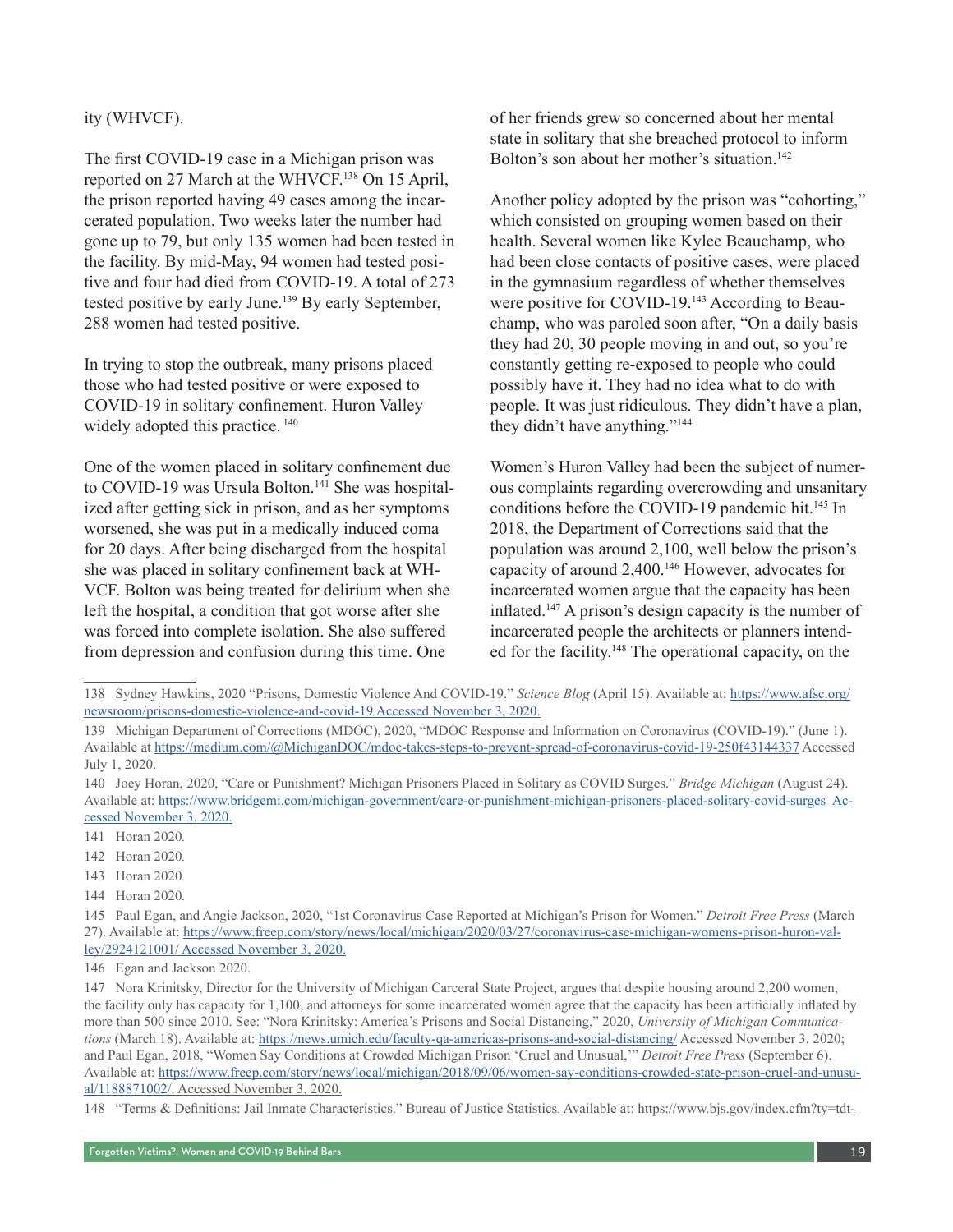other hand, is the number of people that can be accommodated in the prison. While design capacity is set by the original prison plans, operational capacity can be altered by making changes to the existing space. In the case of the Women's Huron Valley prison, in order to make space for the additional numbers, the day rooms, recreation spaces, offices and storage units were converted into additional cells. Tammy Weidenhamer, who was incarcerated at the prison said, "There isn't enough room for people to stay six feet apart."149

According to an architect specialized in prison design, the prison did not obtain any building permits, and in some cases did not even use architectural plans, to convert different spaces into cells nor did they ensure these new cells had adequate ventilation.<sup>150</sup> After examining the prison blueprints and visiting the facility the architect concluded that at least 14 of the units, housing over 1,000 women, were "overcrowded and constitut(ing) cruel and unusual punishment."151 For example, one of the recreation rooms converted into a housing dorm for 16 women has less than less than 18 square feet per person. Women at the prison have also complained about having insufficient lockers, desks and chairs, the ongoing invasion of their personal space, lack of security and privacy in the new cells, lack of ventilation, lack of cleaning supplies, toilet paper, feminine hygiene products, and insufficient clothes.152

While in 2018, when the attorneys filed the reports, these circumstances were said to amount to cruel and unusual punishment; in 2020 they also contributed to the Women's Huron Valley Prison becoming a COVID-19 hotspot.

### **PART FIVE: CONCLUSION**

The numerous hurdles that obstruct the physical, mental, emotional and economic well-being of women in prison are not new, but in the pandemic, they gain new capacity to harm. This paper aimed to shine a light on the distinct needs of women in prison given the risks

posed by COVID-19 and the extent to which they have already suffered as a result of the virus.

As a testament to the resilience and strength of women who have been imprisoned, some of the strongest leaders in efforts to draw attention to what has happened inside prisons are formerly incarcerated women who have become advocates for justice. Around the country and in each of the states that we profiled, organizations – often led by formerly incarcerated women – have mobilized to draw attention to both long-term and COVID-19 issues for this population.

We conclude by presenting five of the demands most commonly articulated by these women's organizations.

#### **1. Release people:**

- $\Box$  Grant 180-days Good Time to allow everyone within six months of going home to get home ([VOTE-Louisiana](https://www.vote-nola.org/covid-response.html));
- $\Box$  Issue medical parole for everyone with respiratory conditions, anyone who is immunocompromised, and anyone over 60 years old (see recommendations for commutations in Addendum II, ["I don't want to die in prison"\);](https://sites.lsa.umich.edu/dcc-project/wp-content/uploads/sites/789/2020/08/AFSC-CSP-COVID-19-White-Paper.pdf)
- $\Box$  Governors should use their clemency power to bring people home (see the campaign work of [Families for Justice as Healing](https://justiceashealing.org/clemency-project-2014/) to learn more about this issue in Massachusetts).
- **2. Better equip people inside prisons to protect themselves physically, emotionally and mentally:**
- $\Box$  Provide masks and gloves to all staff and incarcerated people;
- $\Box$  Refrain from use of solitary or lockdown to achieve medical isolation;
- $\Box$  Reduce the costs of calls and video so that incarcerated people can maintain their connec-

[p&tid=122](https://www.bjs.gov/index.cfm?ty=tdtp&tid=122) Accessed November 3, 2020.

<sup>149</sup> Egan and Jackson 2020.

<sup>150</sup> Egan, 2018.

<sup>151</sup> Egan and Jackson 2020.

<sup>152</sup> Egan 2018.